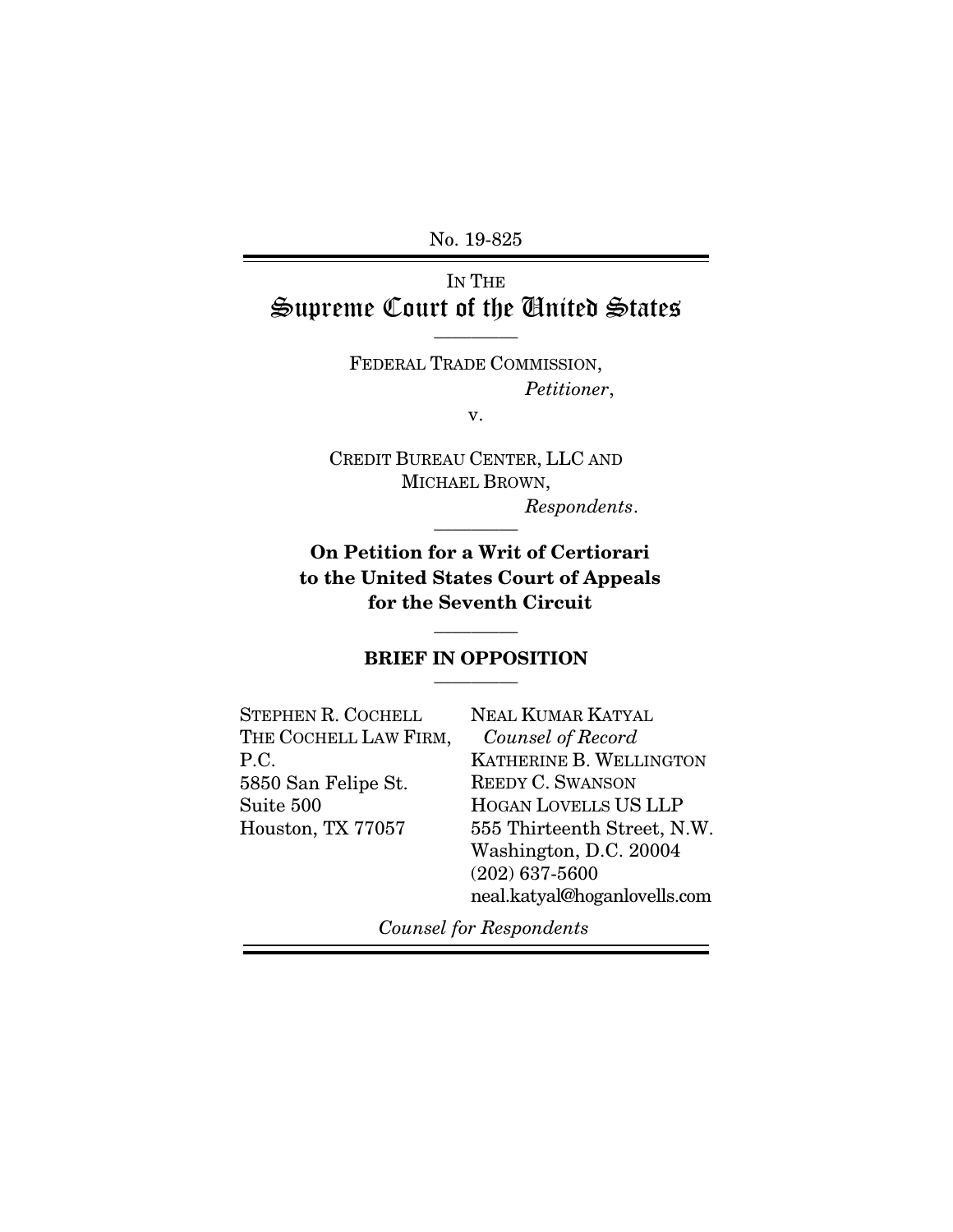## QUESTION PRESENTED

Whether the term "permanent injunction" in Section 13(b) of the Federal Trade Commission Act, 15 U.S.C. § 53(b), authorizes the district courts to grant monetary judgments, in light of the text and structure of the FTC Act.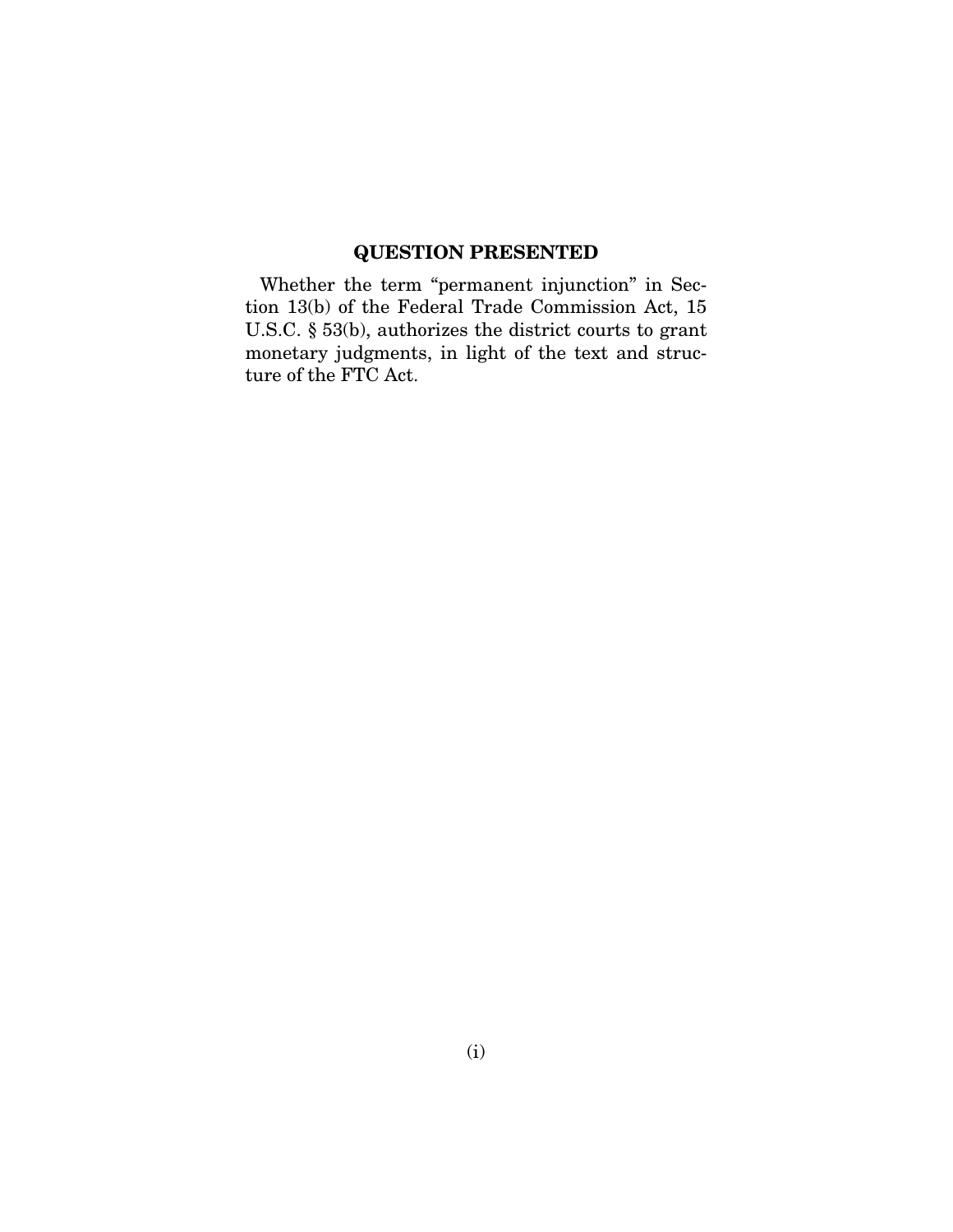### RULE 29.6 DISCLOSURE STATEMENT

Credit Bureau Center, LLC is wholly owned by Michael Brown and is not a parent company or a subsidiary of any other company.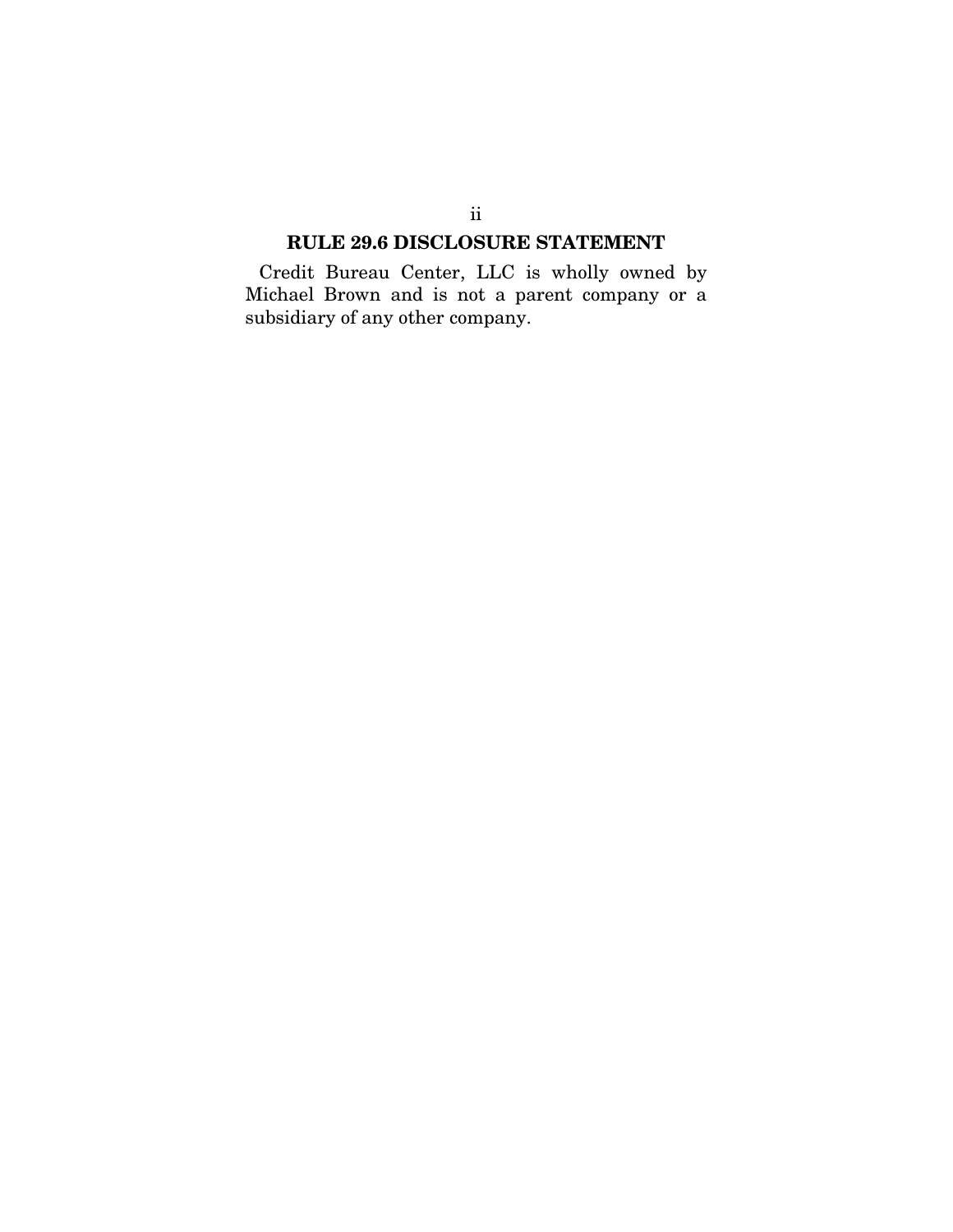# RELATED PROCEEDINGS

To counsel's knowledge, there are no related proceedings.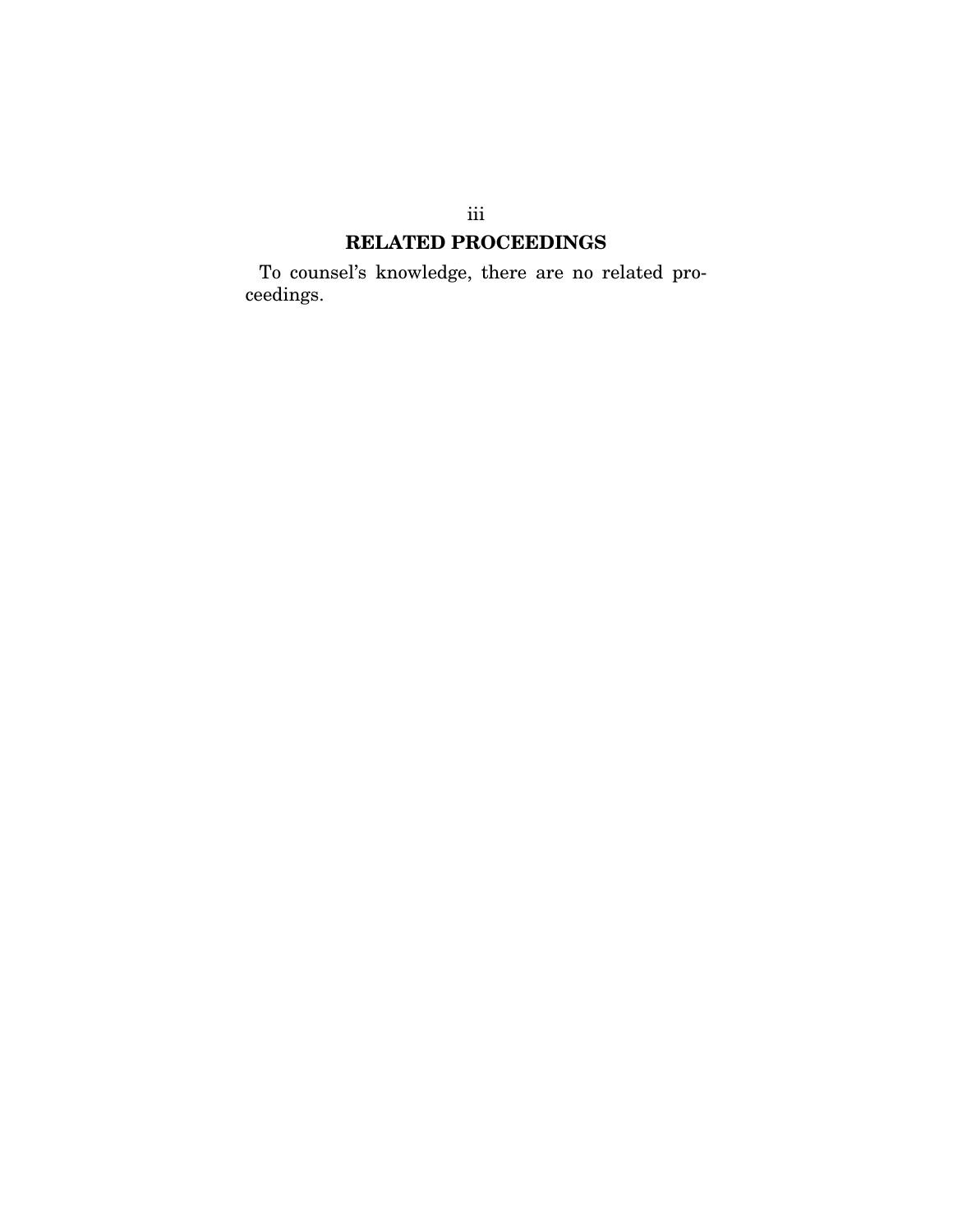# TABLE OF CONTENTS

|--|

|      |                | RULE 29.6 DISCLOSURE STATEMENT ii                                                                                               |
|------|----------------|---------------------------------------------------------------------------------------------------------------------------------|
|      |                |                                                                                                                                 |
|      |                |                                                                                                                                 |
|      |                |                                                                                                                                 |
|      |                |                                                                                                                                 |
|      | A.             | Statutory Framework3                                                                                                            |
|      | $\mathbf{B}$ . |                                                                                                                                 |
|      |                |                                                                                                                                 |
| L.   |                | THE COURT SHOULD DENY THE<br>PETITION TO PERMIT FURTHER<br>PERCOLATION OF THE QUESTION                                          |
|      | $\mathbf{A}$   | The Decision Below Is Correct9                                                                                                  |
|      | $\mathbf{R}$   | Further Percolation Is Warranted14                                                                                              |
| II.  |                | THE COURT SHOULD DENY THE<br>PETITION, RATHER THAN HOLDING<br>OR REMANDING IN LIGHT OF LIU 16                                   |
| III. |                | IF THE COURT IS INTERESTED IN<br><b>GRANTING THE QUESTION</b><br>PRESENTED, THIS CASE PRESENTS A<br>BETTER VEHICLE THAN AMG  18 |
|      |                |                                                                                                                                 |

iv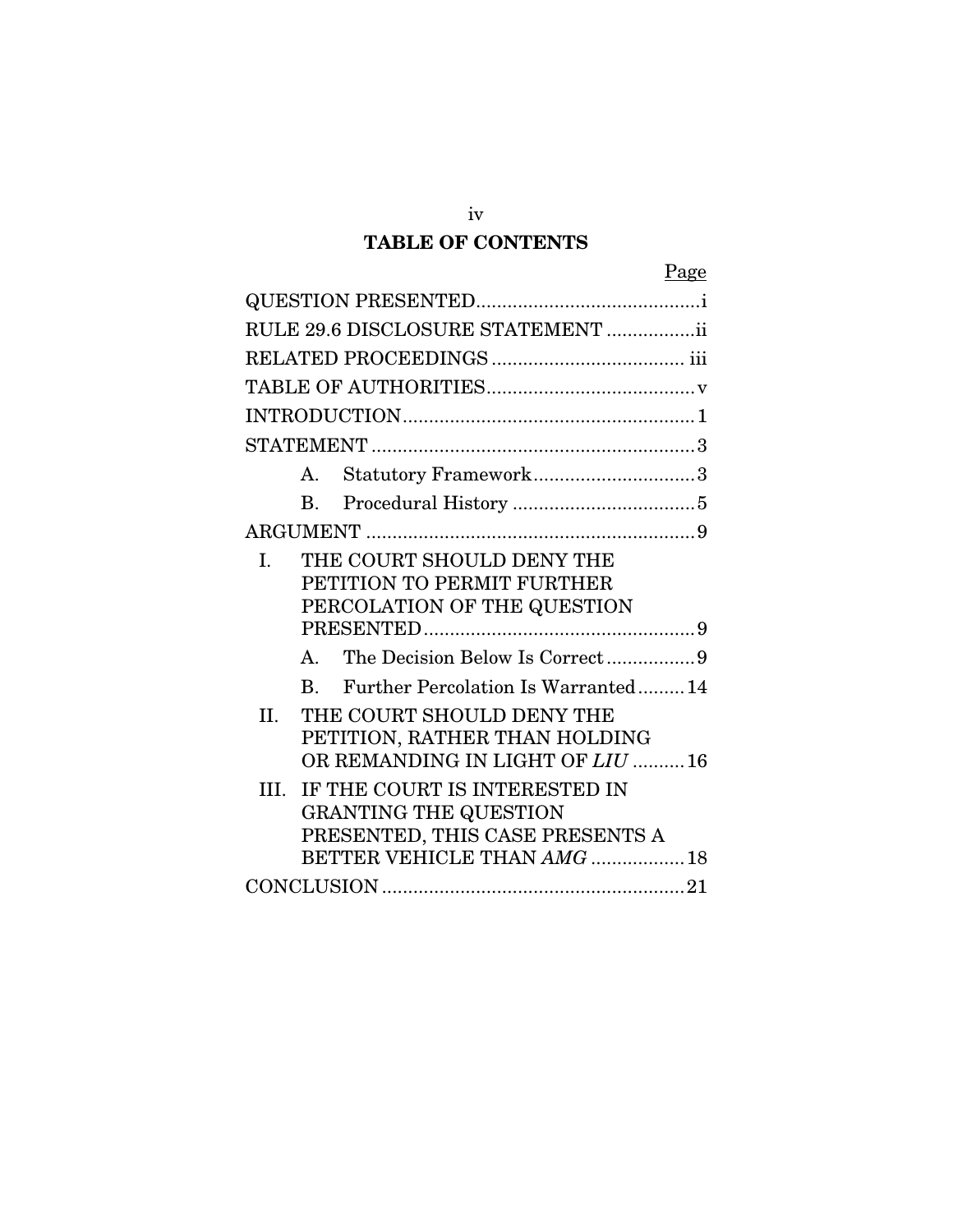# TABLE OF AUTHORITIES

Page(s)

# CASES:

| Alexander v. Sandoval,                                                 |
|------------------------------------------------------------------------|
| California v. American Stores Co.,                                     |
| FTC v. AMG Capital Mgmt., LLC,<br>910 F.3d 417 (9th Cir. 2018) 16, 18  |
| FTC v. Amy Travel Serv., Inc.,<br>875 F.2d 564 (7th Cir. 1989)  passim |
| FTC v. Bronson Partners, LLC,                                          |
| FTC v. Dantuma,<br>748 F. App'x 735 (9th Cir. 2018)  18                |
| FTC v. Freecom Commc'ns, Inc.,<br>401 F.3d 1192 (10th Cir. 2005)15     |
| FTC v. Gem Merch. Corp.,                                               |
| FTC v. Pantron I Corp.,                                                |
| FTC v. Ross,<br>743 F.3d 886 (4th Cir. 2014) 15, 16                    |
| Great-West Life & Annuity Ins. Co. v.<br>Knudson,                      |
| Meghrig v. KFC Western, Inc.,                                          |
| Mitchell v. Robert DeMario Jewelry,<br>Inc.,                           |
|                                                                        |

v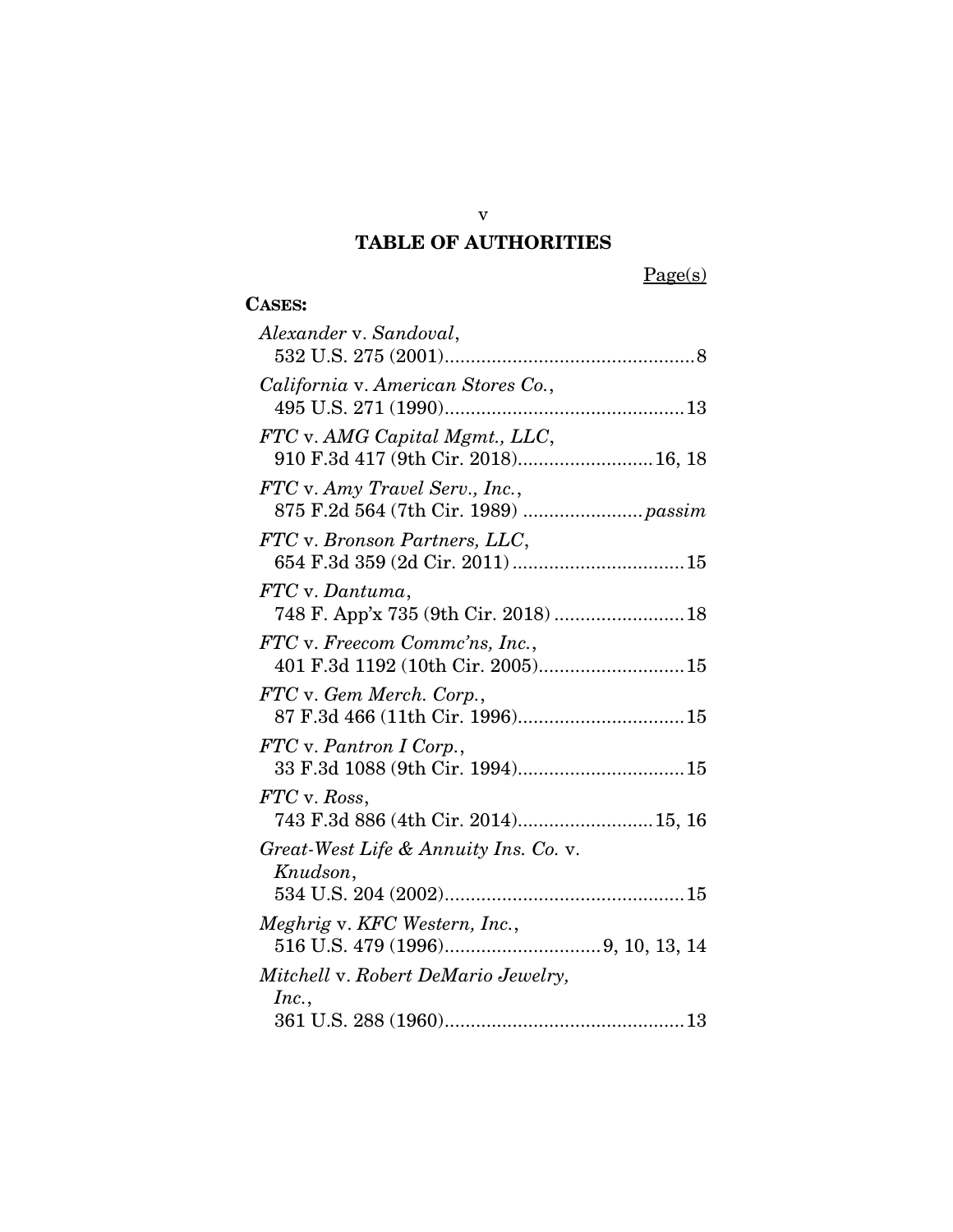# TABLE OF AUTHORITIES—Continued

| Nken v. Holder,                             |  |
|---------------------------------------------|--|
| Owner-Operator Indep. Drivers Ass'n v.      |  |
| Landstar Sys., Inc.,                        |  |
|                                             |  |
| Porter v. Warner Holding Co.,               |  |
| <b>STATUTES:</b>                            |  |
|                                             |  |
|                                             |  |
|                                             |  |
|                                             |  |
|                                             |  |
|                                             |  |
|                                             |  |
|                                             |  |
|                                             |  |
|                                             |  |
|                                             |  |
|                                             |  |
| <b>OTHER AUTHORITIES:</b>                   |  |
| 1 Dan B. Dobbs, Law of Remedies $\S 4.1(1)$ |  |
| 2 Joseph Story & W. H. Lyon, Jr., Com-      |  |
| mentaries on Equity Jurisprudence           |  |

vi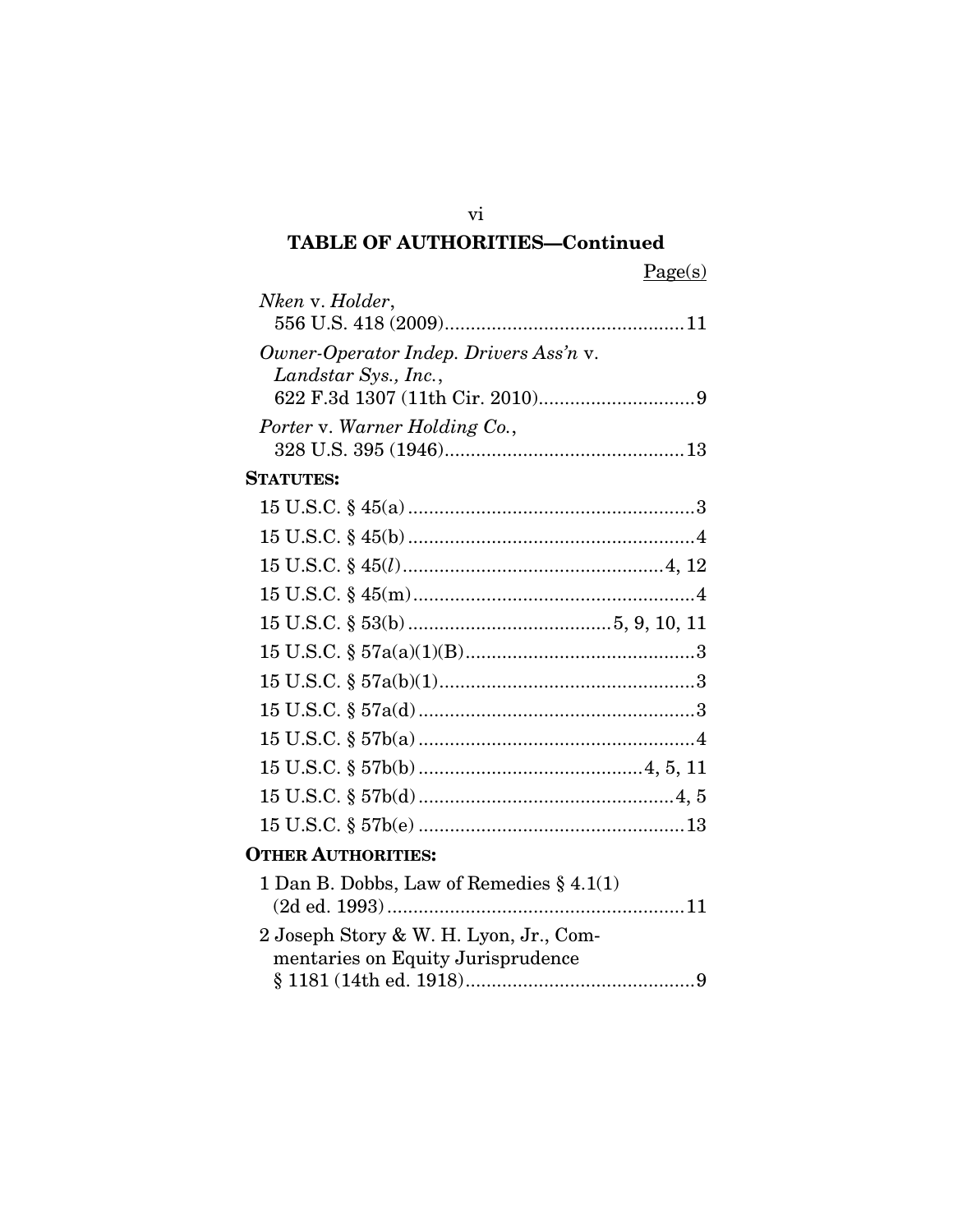### IN THE Supreme Court of the United States  $\overline{\phantom{a}}$  . The set of  $\overline{\phantom{a}}$

No. 19-825  $\overline{\phantom{a}}$  . The set of  $\overline{\phantom{a}}$ 

FEDERAL TRADE COMMISSION, *Petitioner*,

v.

CREDIT BUREAU CENTER, LLC AND MICHAEL BROWN,

*Respondents.*

On Petition for a Writ of Certiorari to the United States Court of Appeals for the Seventh Circuit

 $\overline{\phantom{a}}$  . The set of  $\overline{\phantom{a}}$ 

#### BRIEF IN OPPOSITION  $\overline{\phantom{a}}$  . The set of  $\overline{\phantom{a}}$

 $\overline{\phantom{a}}$  . The set of  $\overline{\phantom{a}}$ 

#### INTRODUCTION

The Court should deny the petition to allow further percolation of the question presented. At issue in this case is whether the term "permanent injunction" in Section 13(b) of the FTC Act authorizes the district courts to enter monetary judgments. In 1989, the Seventh Circuit concluded that it did, reasoning that the statute should be interpreted to "grant any ancillary relief necessary to accomplish complete justice." *FTC* v. *Amy Travel Serv., Inc.*, 875 F.2d 564, 571 (7th Cir. 1989) (internal quotation marks omitted). That decision served as the foundation for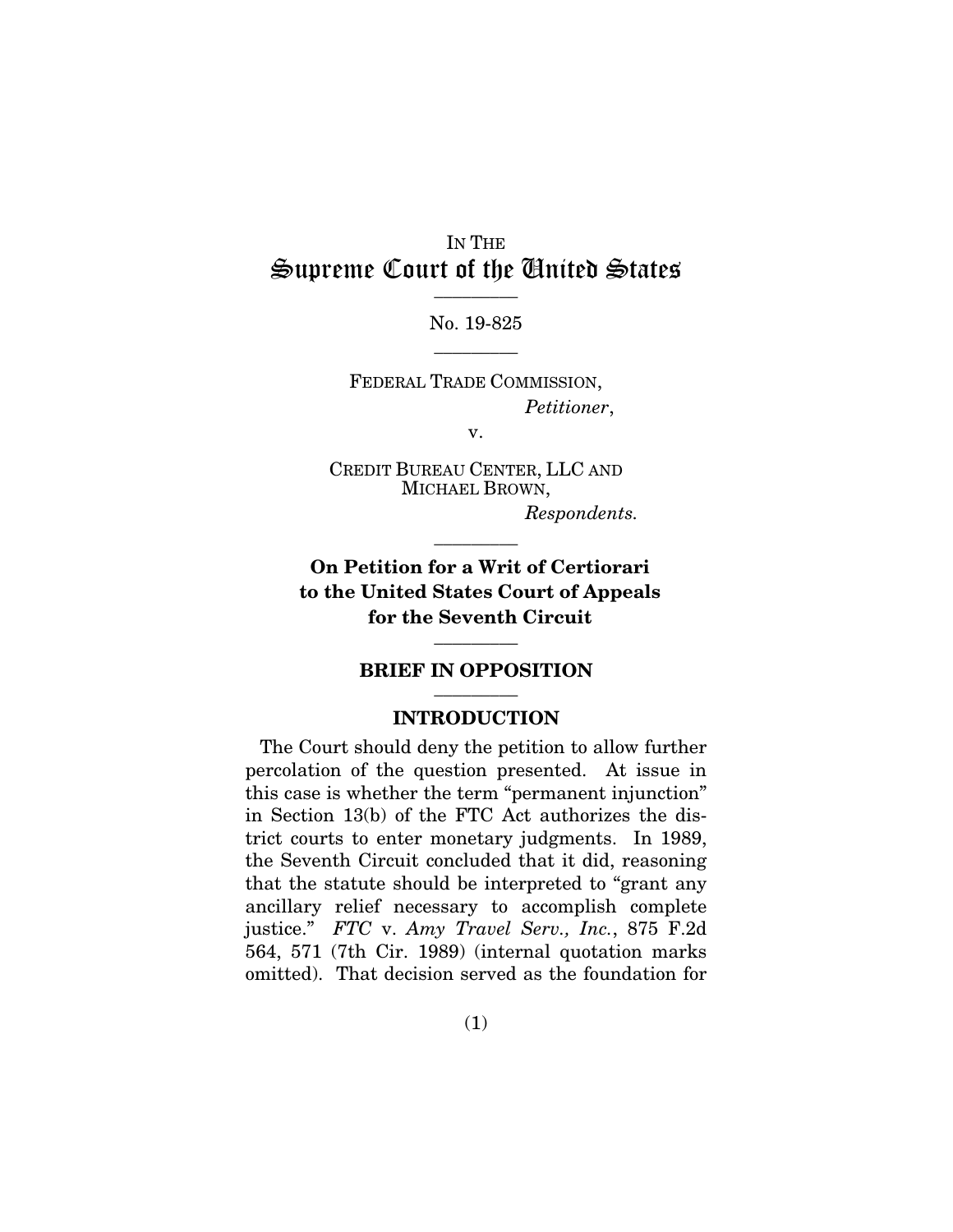several other circuits to hold that Section 13(b) permits monetary awards. *See* Pet. App. 26a-27a.

In the decision below, the Seventh Circuit overruled *Amy Travel*, concluding that it was inconsistent with this Court's approach to statutory interpretation, which looks to the text and structure of the statute to set the boundaries on agency authority. *See id.* at 12a-20a, 32a-40a. Applying that approach, the Seventh Circuit read Section 13(b) "to mean what it says": The district courts may grant a permanent injunction under Section 13(b), but may not grant monetary relief. *Id.* at 17a. The Seventh Circuit's decision is correct, and it is likely to persuade other circuits to reexamine their precedents, which rely in part on the Seventh Circuit's nowoverruled decision in *Amy Travel*. The Court should thus deny the petition to permit further percolation on the brand-new circuit split created by this case.

Respondents agree with the FTC that the Court should not hold the petition for *Liu* v. *SEC*, No. 18- 1501, which asks this Court to determine whether "disgorgement" is a form of "equitable" relief permitted by the Exchange Act. *See* FTC Pet. 23-24. In the decision below, the Seventh Circuit expressly declined to address whether the monetary award at issue here is "equitable" or "legal," Pet. App. 40a n.4; the Court's decision in *Liu* is thus unlikely to affect the outcome of this case. There is no basis for holding or remanding the petition in light of *Liu*.

Respondents urge the Court to deny the petition. If the Court chooses to decide the question presented now, however, this case is a better vehicle to address that question than other pending petitions. The decision below offers a detailed analysis of the statu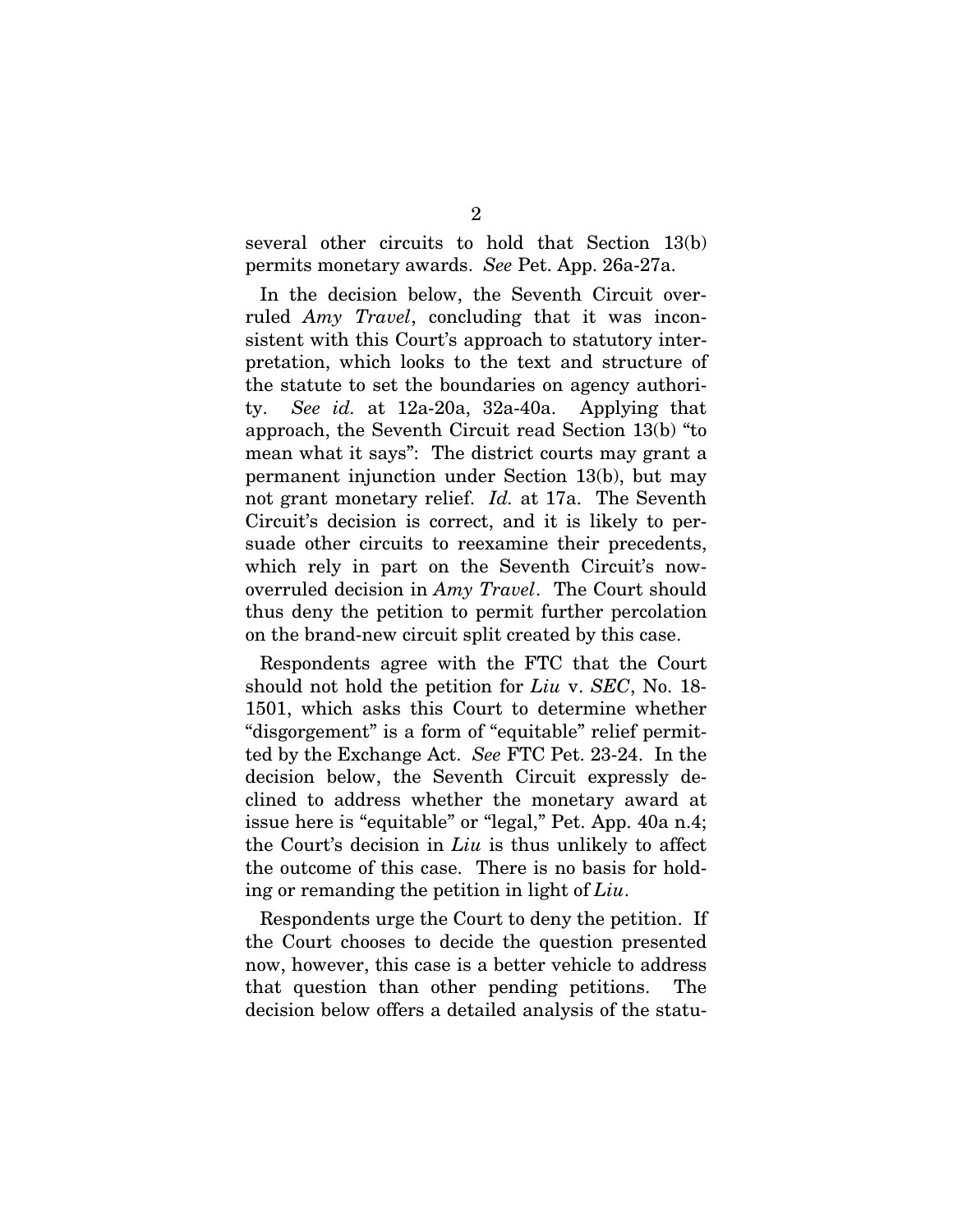tory interpretation question at issue, *Liu* does not present an obstacle to the Court's analysis, and the FTC supports certiorari in this case, where it has exercised its independent litigating authority.

#### STATEMENT

#### A. Statutory Framework

The FTC Act instructs the agency to "prevent persons, partnerships, or corporations" from using "unfair or deceptive acts or practices in or affecting commerce." 15 U.S.C.  $\S$  45(a). This broad language is tempered by clear statutory limits on the FTC's enforcement authority, which permit the agency to act through one of three mechanisms. *See* Pet. App. 10a-12a.

*First*, under Section 18 of the FTC Act, the agency may promulgate "rules which define with specificity acts or practices which are unfair or deceptive." 15 U.S.C.  $\S 57a(a)(1)(B)$ . This enforcement mechanism allows the agency to "preemptively resolv[e] whether certain conduct violates" the FTC Act. Pet. App. 11a. Prior to issuing a rule, the FTC must publish notice, seek comments, and provide an opportunity for an informal hearing. 15 U.S.C.  $\S 57a(b)(1)$ . The agency must also issue a "statement of basis and purpose" that explains "the prevalence of the acts or practices treated by the rule" and the "manner and context in which such acts or practices are unfair or deceptive." *Id.* § 57a(d).

After adopting a rule, the agency "may commence a civil action to recover a civil penalty" under Section 5 of the FTC Act against any person or entity that violates an FTC rule "with actual knowledge or knowledge fairly implied" that its actions are "pro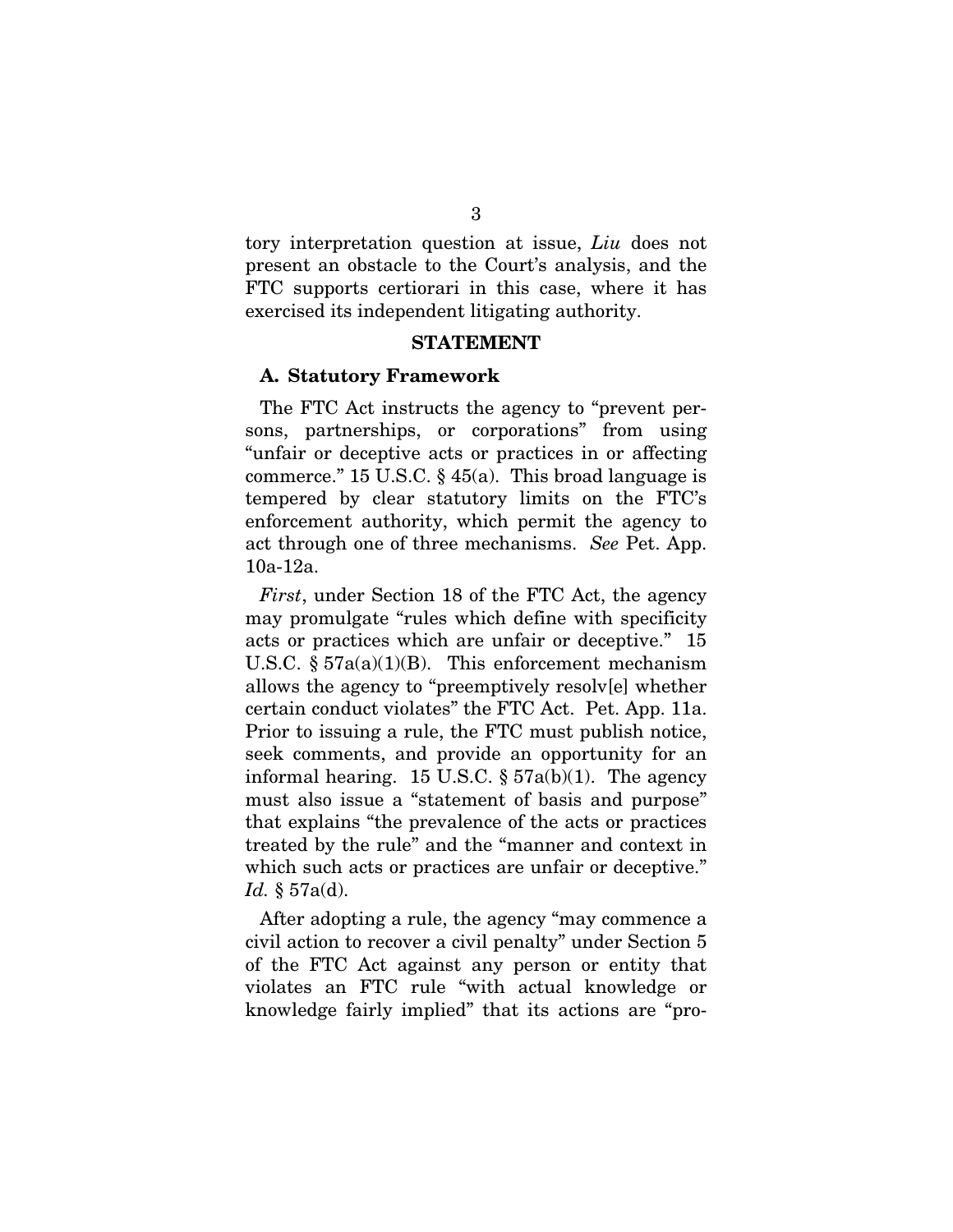hibited by such rule." *Id.*  $\frac{1}{2}$  45(m)(1)(A). The agency may also file a civil suit under Section 19 of the FTC Act, which authorizes a court "to grant such relief" as it "finds necessary to redress injury to consumers," including "rescission or reformation of contracts, the refund of money or return of property, [and] the payment of damages," but it may not award "any exemplary or punitive damages." *Id.* § 57b(b). The statute of limitations for Section 19 actions is three years. *Id.* § 57b(d).

*Second*, under Section 5 of the FTC Act, the FTC may bring an action before an administrative law judge, who may issue a "cease and desist" order prohibiting the conduct at issue. 15 U.S.C. § 45(b). After the cease-and-desist order becomes final, the FTC may file a civil action under Section 5 of the FTC Act seeking a "civil penalty" for each violation of the order, including against parties who are not named in the order but who have "actual knowledge" that their actions are "unfair or deceptive" under the order. *Id.* § 45(*l*), (m). In an action to enforce a cease-and-desist order under Section 5, the "courts are empowered to grant mandatory injunctions and such other and further equitable relief as they deem appropriate." *Id.* § 45(*l*).

Under Section 19 of the FTC Act, the agency may also commence a civil action against any entity that engages in conduct prohibited by a cease-and-desist order, from which relief may be granted if the FTC "satisfies the court that the act or practice to which the cease and desist order relates is one which a reasonable man would have known under the circumstances was dishonest or fraudulent." *Id.*  § 57b(a). As noted, under Section 19, the agency may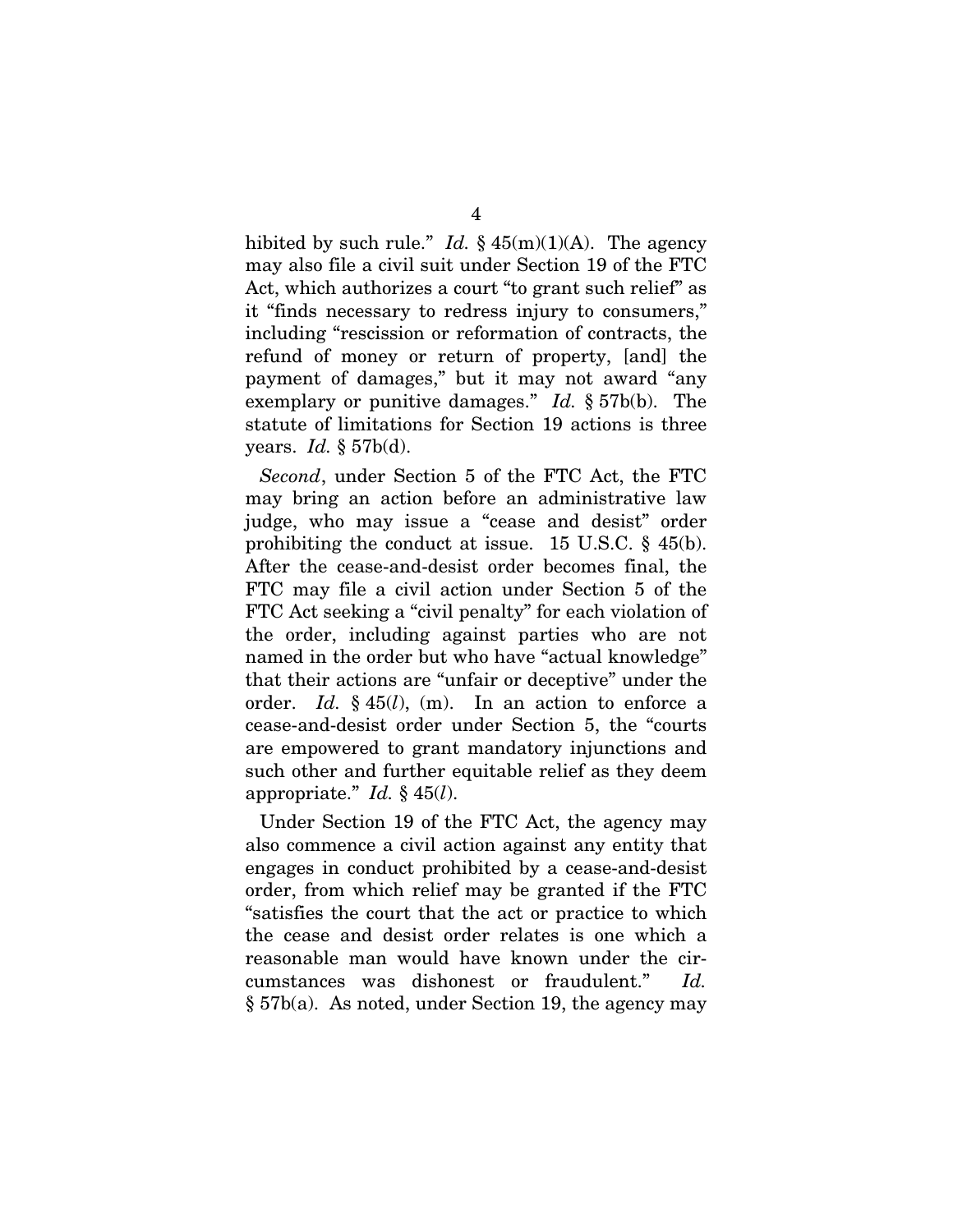seek a variety of remedies, including the refund of money or property and the payment of damages, provided that it does so within the three-year limitations period. *Id.* § 57b(b), (d).

*Third*, under Section 13(b) of the FTC Act, when the agency "has reason to believe" that "any person, partnership or corporation is violating, or is about to violate, any provision of law enforced by" the FTC, the agency may seek a temporary restraining order or preliminary injunction. 15 U.S.C. § 53(b). After the temporary restraining order or preliminary injunction is granted, the FTC must file an administrative complaint within 20 days, or "the order or injunction shall be dissolved by the court and be of no further force and effect." *Id.* "[I]n proper cases the Commission may seek, and after proper proof, the court may issue, a permanent injunction." *Id.*  Section 13(b) does not specify a statute of limitations. *See id.*

Congress thus created three distinct paths—each with different requirements—for the FTC to fulfill its statutory mandate. To obtain a monetary judgment, the FTC must either promulgate a rule or obtain a cease-and-desist order, ensuring that a party has notice and an opportunity to cease prohibited conduct *before* liability is imposed. To obtain a permanent injunction, in contrast, the FTC may file an enforcement action in district court against a party that "is violating, or is about to violate, any provision of law enforced by" the FTC.

### B. Procedural History

Respondent Michael Brown owned and operated Credit Bureau Center, LLC, a web-based credit report and monitoring service. Pet. App. 1a. In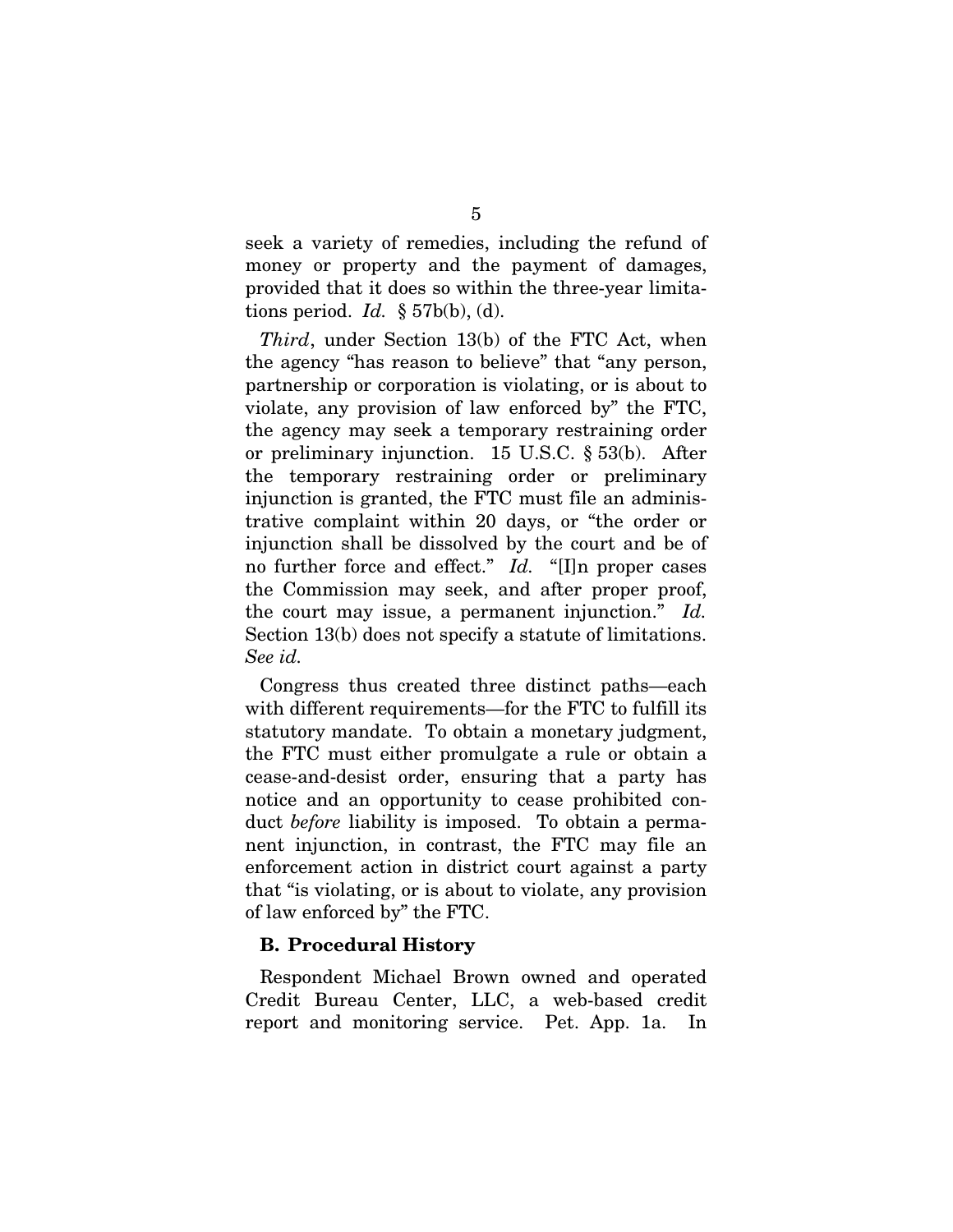2017, the FTC initiated this enforcement action against Credit Bureau Center and Brown under Section 13(b) of the FTC Act, alleging that Credit Bureau Center's websites misled consumers by advertising a free credit report and then charging consumers a monthly fee for credit monitoring services. *Id.* at 3a-5a. The FTC acknowledged that Credit Bureau Center's website advised consumers of the fee, but claimed that it improperly did so in a "smaller font." *Id.* at 3a. The FTC also alleged that Brown was responsible for the conduct of two independent contractors, who induced consumers to sign up for Credit Bureau Center's services through deceptive Craigslist advertisements. *Id.* at 4a-5a.<sup>1</sup>

The FTC sought a permanent injunction imposing lifetime conditions on Brown's participation in the credit-monitoring industry and placing other significant restrictions on Brown's business activities and the activities of future business partners, in addition to requiring Brown to comply with ongoing reporting requirements. *Id.* at 5a, 110a-115a, 130a-132a.<sup>2</sup> The agency also sought a monetary judgment against Brown and Credit Bureau Center in excess of \$5 million. *See id.* at 5a, 91a-92a. Respondents opposed the monetary judgment on the ground that Section 13(b) authorizes only permanent injunctions, not monetary awards. *See id.* at 5a. The District Court

<sup>&</sup>lt;sup>1</sup> The independent contractors, who were named in the enforcement action, subsequently settled with the FTC. *See* Pet. App. 69a.

<sup>2</sup> The FTC first sought and obtained a temporary restraining order and preliminary injunction under Section 13(b), without filing an administrative complaint. *See* Pet. App. 5a, 69a.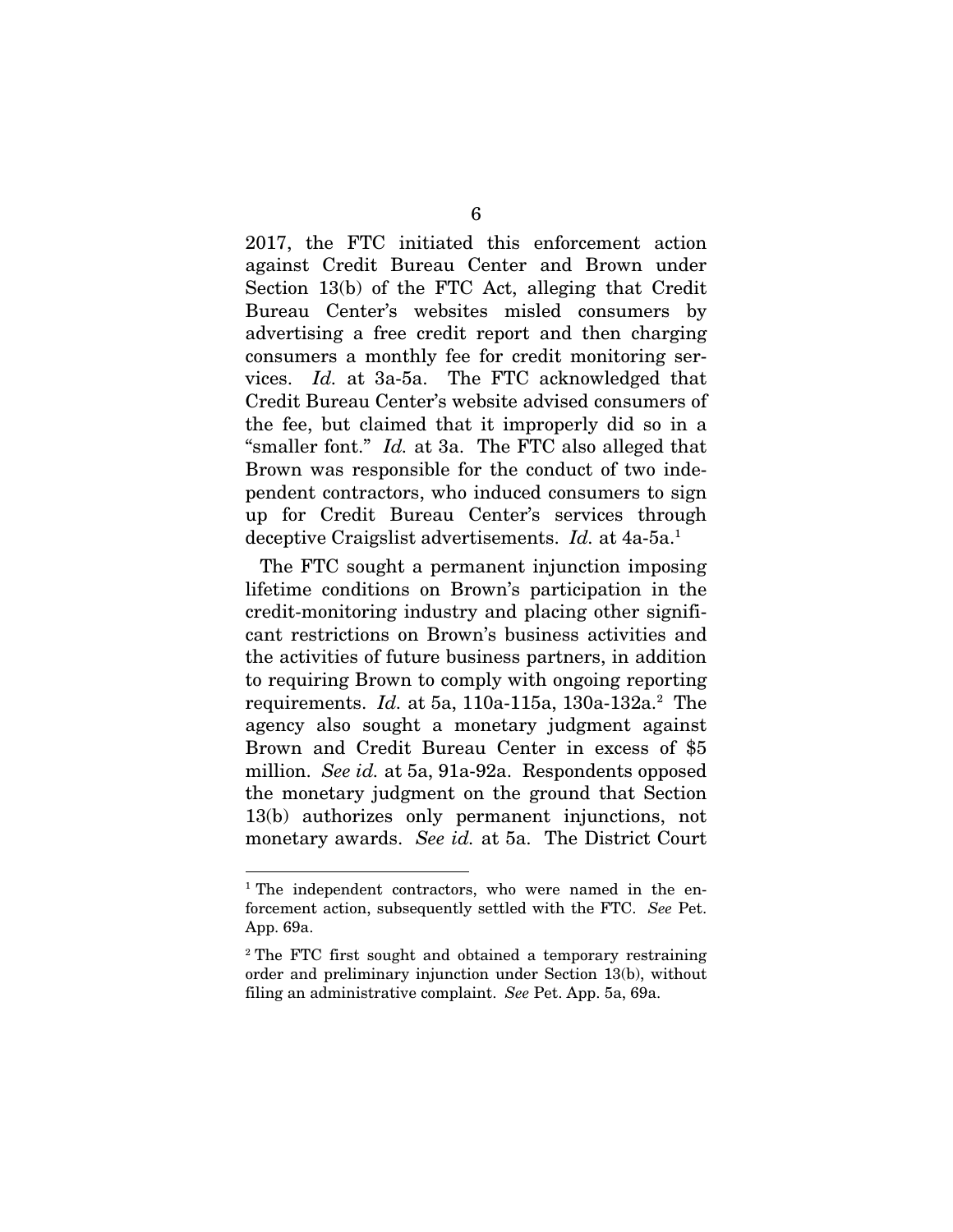rejected Respondents' argument, citing the Seventh Circuit's decision in *Amy Travel*, which had interpreted Section 13(b) to permit district courts to enter monetary judgments. *See* Pet. App. 88a-90a. The District Court awarded the FTC \$5.2 million in "equitable monetary relief," in addition to entering the permanent injunction requested by the agency. *Id.* at 88a, 106a, 126a.<sup>3</sup>

The Seventh Circuit affirmed the permanent injunction but reversed the monetary judgment. *Id.* at 2a-3a. The court began its analysis "with the text of section 13(b)." *Id.* at 14a. Describing the monetary judgment as "restitution," the court found it "obvious" that "[r]estitution isn't an injunction." *Id.* at 12a. The Seventh Circuit emphasized that Section 13(b) provides a "forward-facing" remedy to address "ongoing or imminent harm," rather than a backward-looking remedy, such as restitution. *Id.* at 14a. It also emphasized that Congress expressly authorized the FTC to seek monetary awards and broader forms of equitable relief under other provisions of the FTC Act, which the agency declined to utilize in this case. *See id.* at 16a-17a. The Seventh Circuit con-

<sup>3</sup> Respondents also challenged the monetary judgment on other grounds, including that the funds were not traceable, that the judgment did not deduct Respondents' expenses, and that the monetary award was penal in nature and did not require all funds to be distributed to consumers. *See* Pet. App. 5a, 89a-93a; *see also id.* at 127a (directing that undistributed funds are "to be deposited to the U.S. Treasury as disgorgement"). The Seventh Circuit did not address any of these arguments on appeal, instead dispositively ruling that Section 13(b) does not permit any kind of monetary award. *See id.* at 40a n4.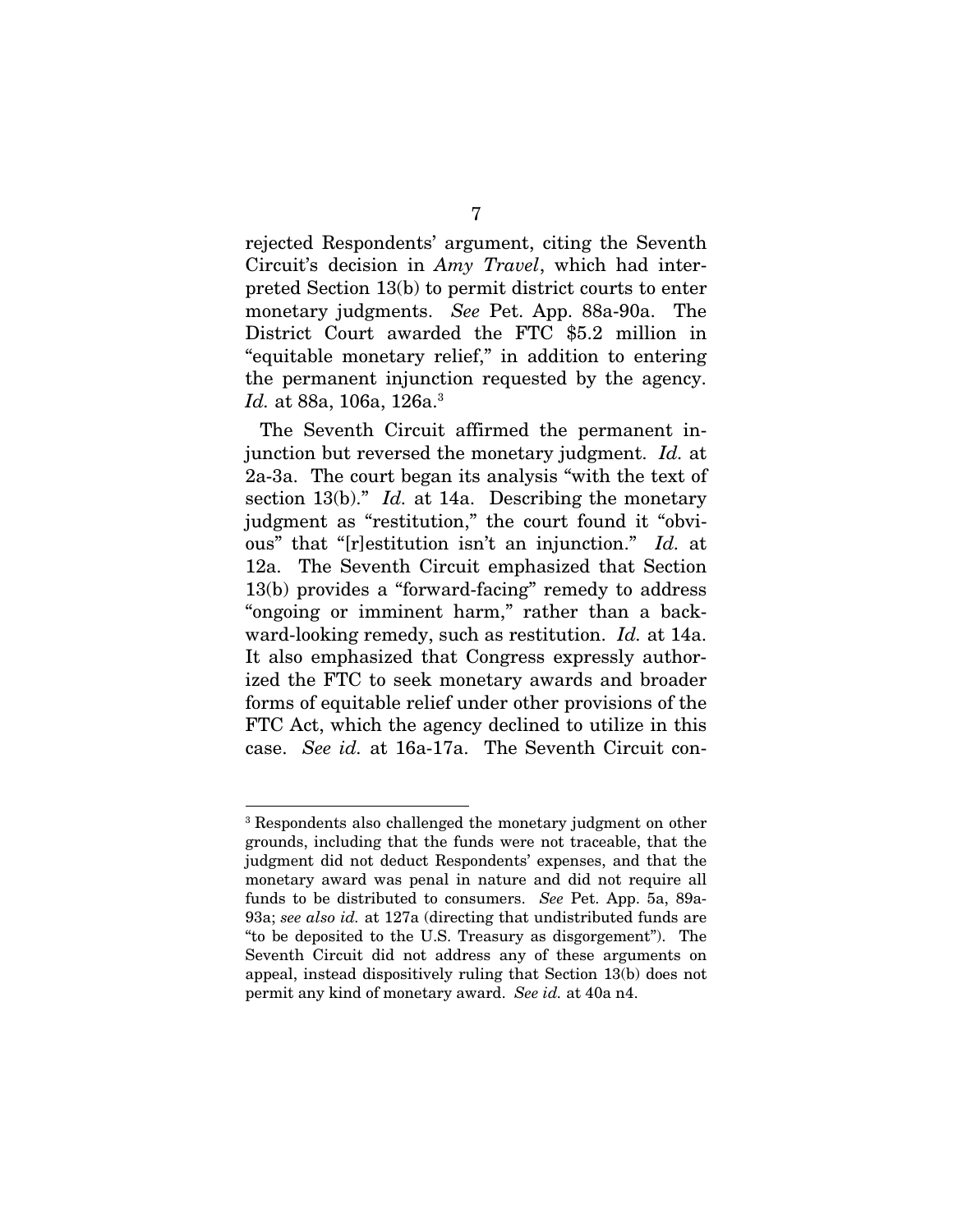cluded that the FTC's remedy under Section 13(b) "is limited to injunctive relief." *Id.* at 17a.

In ruling for Respondents, the court overturned its earlier decision in *Amy Travel*, which relied on "an exploration of statutory purpose" as the "polestar in cases raising interpretive questions about the scope of statutory remedies." *Id.* at 32a; *see also id.* at 3a n.1 (noting Seventh Circuit procedure permitting panel to overrule circuit precedent after circulating opinion to the full court). The Seventh Circuit explained that this Court has subsequently " 'abandoned' its prior understanding that judges must 'be alert to provide such remedies as are necessary to make effective the congressional purpose expressed by a statute,' " concluding that it is "now well settled that Congress, not the judiciary, controls the scope of remedial relief when a statute provides a cause of action." *Id.* at 32a-33a (quoting *Alexander* v. *Sandoval*, 532 U.S. 275, 287 (2001)). Chief Judge Wood, joined by Judges Rovner and Hamilton, dissented from the denial of rehearing en banc, and would have upheld *Amy Travel*. *See id.* at 41a-43a, 57a.

The FTC filed this petition for certiorari, and the Court requested a response.<sup>4</sup>

<sup>4</sup> Respondents filed a conditional cross-petition, No. 19-914, raising an independent question regarding the agency's authority under Section 13(b) to seek a permanent injunction without filing an administrative complaint. The cross-petition is pending before the Court.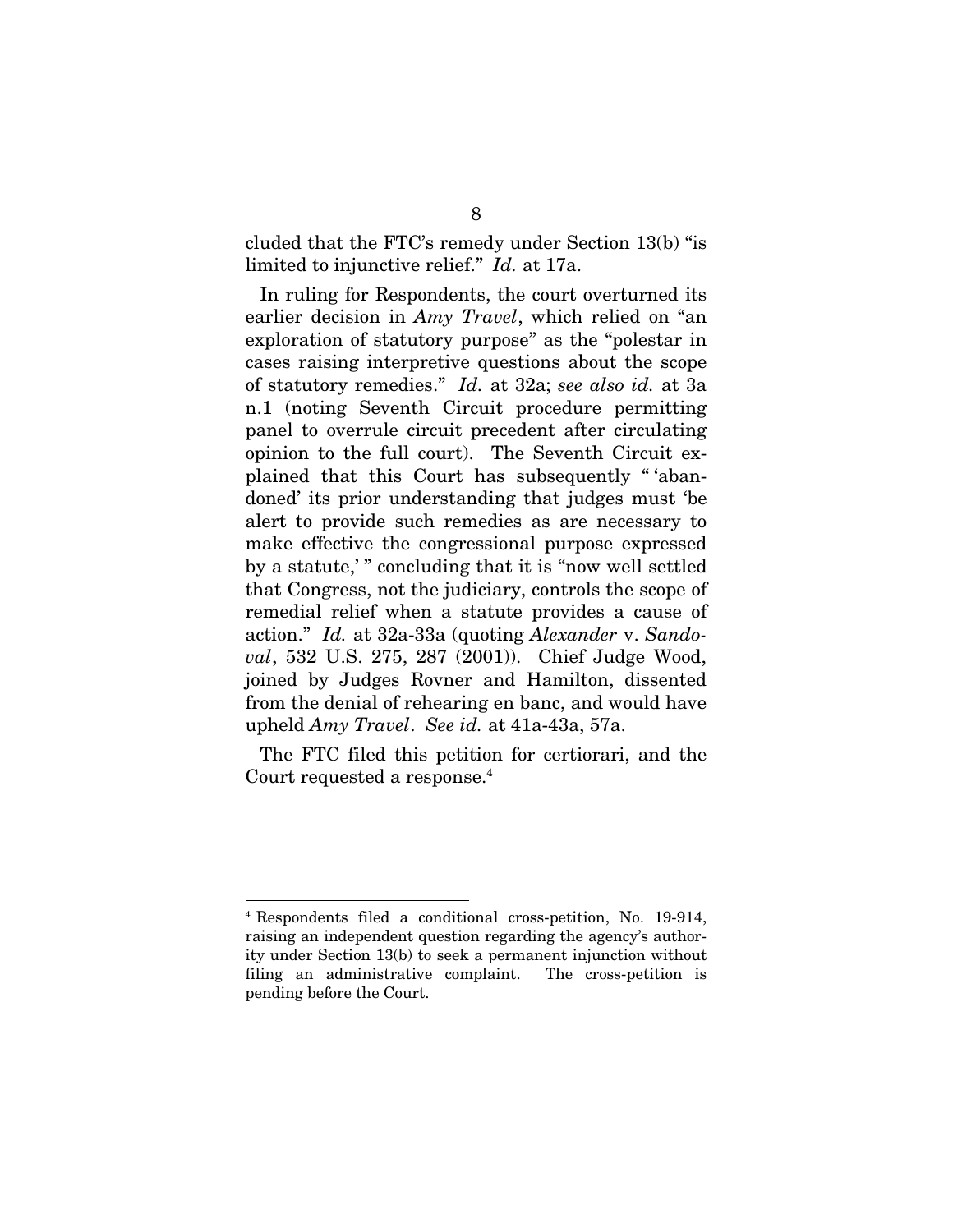#### ARGUMENT

### I. THE COURT SHOULD DENY THE PETITION TO PERMIT FURTHER PERCOLATION OF THE QUESTION PRESENTED.

The decision below is correct. Unlike earlier decisions addressing the question presented, the Seventh Circuit analyzed the plain text and structure of the FTC Act, rather than attempting to divine congressional purpose. The Seventh Circuit's opinion is compelling, and it is likely to be adopted by other circuits. This Court should deny the petition to permit further percolation of the question presented.

#### A. The Decision Below Is Correct.

The Seventh Circuit correctly interpreted Section 13(b) to permit district courts to issue permanent injunctions, but not monetary awards.

The plain text of Section 13(b) authorizes district courts to grant a "permanent injunction." 15 U.S.C. § 53(b). A "permanent injunction" is not a monetary award. It is "a judicial process whereby a party is required to do a particular thing, or to refrain from doing a particular thing." 2 Joseph Story & W. H. Lyon, Jr., Commentaries on Equity Jurisprudence § 1181, at 549 (14th ed. 1918). "[S]tatutory authorizations for injunctions don't encompass other discrete forms of equitable relief like restitution." Pet. App. 12a. "Injunctive relief" instead "constitutes a distinct type of equitable relief; it is not an umbrella term that encompasses restitution or disgorgement." *Id.* (quoting *Owner-Operator Indep. Drivers Ass'n* v. *Landstar Sys., Inc.*, 622 F.3d 1307, 1324 (11th Cir. 2010)). As this Court held in *Meghrig* v. *KFC West-*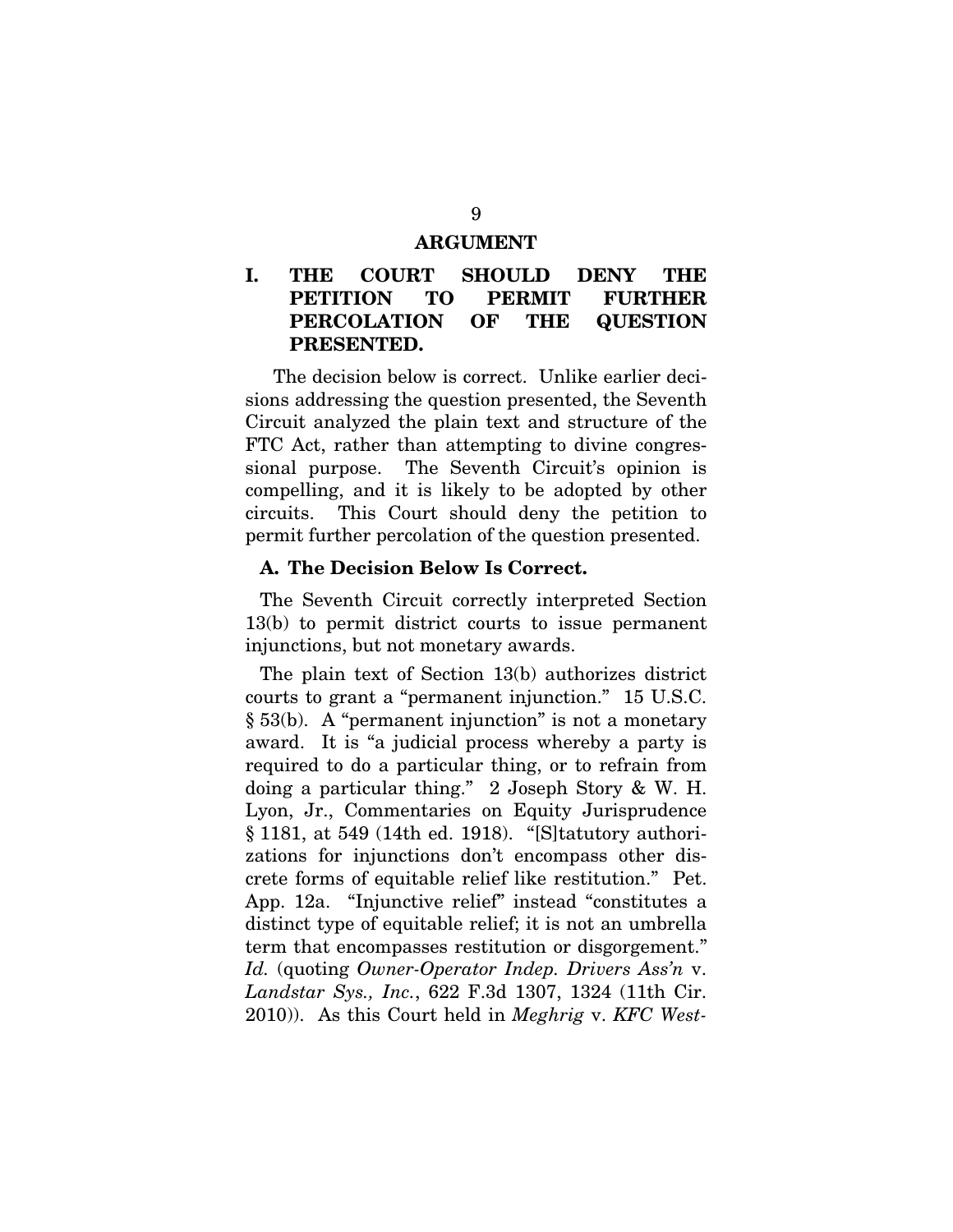*ern, Inc.*, 516 U.S. 479 (1996), the "plain reading" of a remedial scheme authorizing a party to seek an "injunction" does not "contemplate[ ] the award of \* \* \* 'equitable restitution.' " *Id.* at 484; *see* Pet. App. 12a.

The FTC does not "seriously argue" that the term "injunction" authorizes monetary judgments. Pet. App. 12a. It instead "contends that section 13(b) *implicitly* authorizes restitution." *Id.* at 12a-13a.<sup>5</sup> That "implication" is rebutted, however, by the text of Section 13(b)—which nowhere even suggests that the court may order monetary relief—and by the structure of both Section 13(b) and the FTC Act as a whole.

Section 13(b) addresses forward-looking relief, permitting the agency to seek temporary restraining orders, preliminary injunctions, and permanent injunctions. *See* 15 U.S.C. § 53(b). It authorizes the

<sup>5</sup> The FTC characterizes the issue in this case as whether "Section 13(b) authorizes district courts to enter injunctions that include monetary relief." FTC Pet. 11. In the proceedings below, however, the FTC *separately* requested "equitable monetary relief" and "equitable relief in the form of a permanent injunction." Pet. App. 86a; *see id.* at 88a ("In addition to the permanent injunction, the FTC seeks relief from [Respondents] in the amount of consumer losses."). And the District Court separately entered a "monetary judgment" and a permanent injunction. *Compare* Pet. App. 126a, *with id.* at 110a, 111a, 112a, 116a, 117a, 119a, 121a, 122a, 127a, 128a (instructing that Respondents are "permanently restrained and enjoined" from certain actions). In the Seventh Circuit, the agency argued that Section 13(b) implicitly authorizes restitution, not that restitution is an injunction. *See* Pet. App. 12a-13a; *see also* FTC Br. 27-28, 55-62, No. 18-2847 (7th Cir. Mar. 12, 2019), ECF No. 42.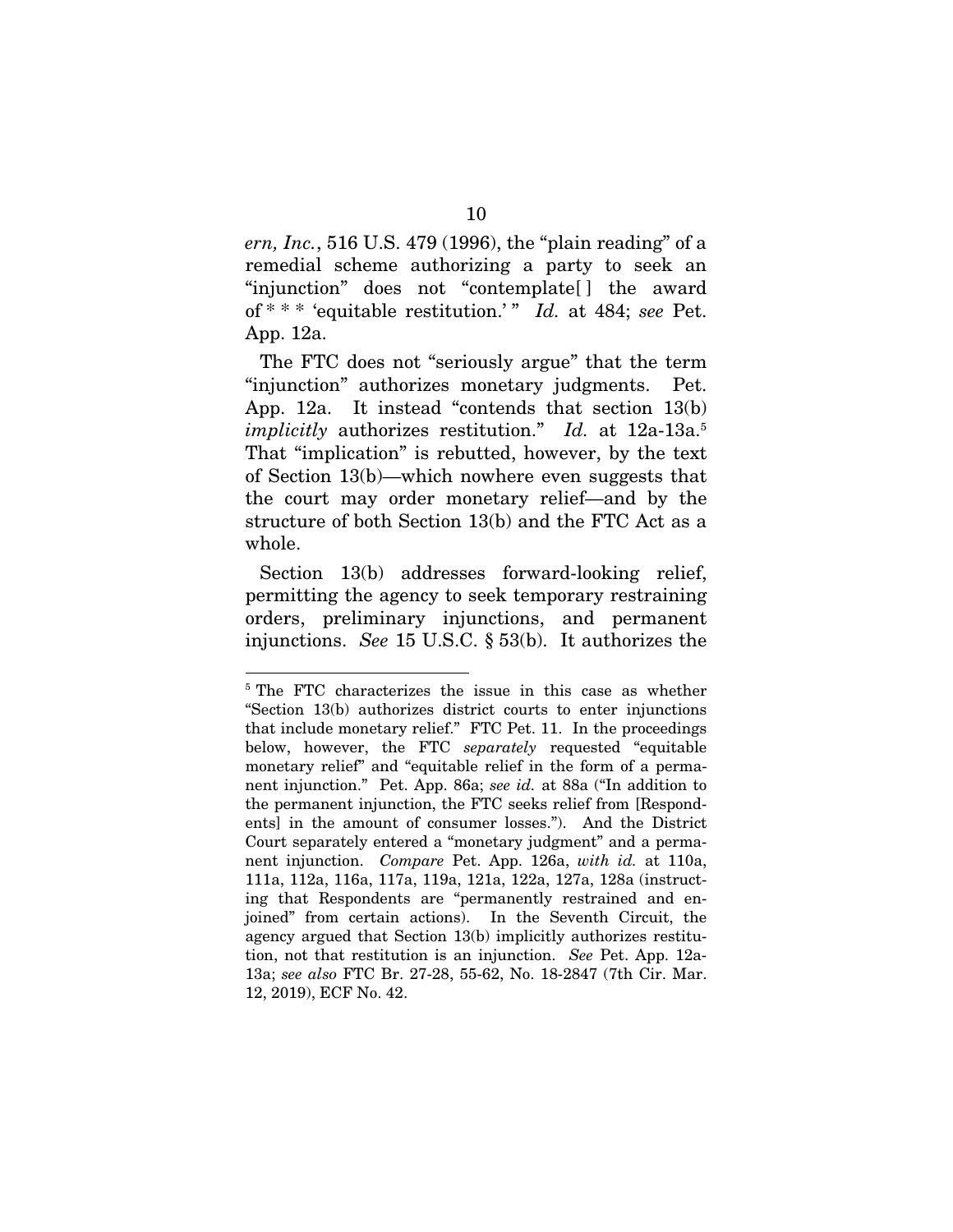agency to act *only* when there is a current or imminent violation, requiring the FTC to demonstrate that a person or entity "is violating, or is about to violate" a "provision of law enforced by the [FTC]." *Id.* And it requires the district courts to "weigh[ ] the equities and consider[ ]" the FTC's "likelihood of ultimate success," which are factors relevant to injunctions, not monetary awards. *Id.* As the Seventh Circuit held, "[r]equiring ongoing or imminent harm matches the forward-facing nature of injunctions," whereas an award of money is "a return or restoration of what the defendant has gained in a transaction." Pet. App. 14a (quoting 1 Dan B. Dobbs, Law of Remedies § 4.1(1), at 551 (2d ed. 1993)). Permitting the FTC to seek a monetary award under Section 13(b) "would condition" the agency's "ability to secure restitution for past conduct on the existence of ongoing or imminent unlawful conduct"—an "illogical" result. *Id.*

The structure of the FTC Act similarly undermines the FTC's position. Where "Congress includes particular language in one section of a statute but omits it in another section of the same Act, it is generally presumed that Congress acts intentionally and purposely in the disparate inclusion or exclusion." *Nken* v. *Holder*, 556 U.S. 418, 430 (2009) (internal quotation marks omitted). Here, Section 19 of the FTC Act authorizes the district court to award "such relief as the court finds necessary," including "the *refund of money or return of property*," when a party violates an FTC rule adopted through notice and comment rulemaking. 15 U.S.C. § 57b(b) (emphasis added). Section 13(b), in contrast, does not contain any language authorizing a monetary award. If Congress had intended to grant the district courts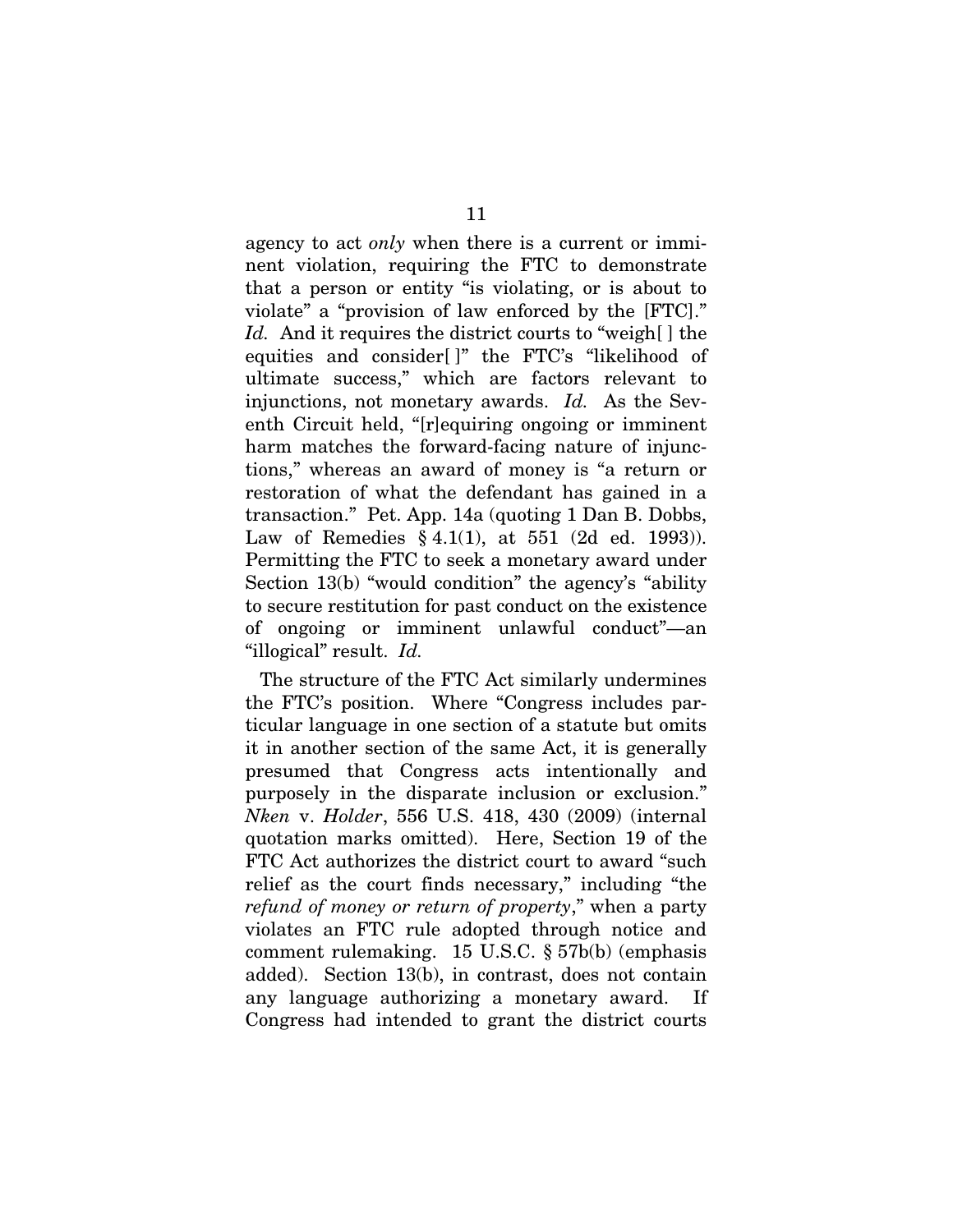authority to enter monetary judgments under Section 13(b), it would have said so. It didn't. *See* Pet. App. 16a.

Nor does the word "injunction" in Section 13(b) impliedly include other forms of equitable relief. In Section 5 of the FTC Act, Congress authorized the district courts to "grant mandatory injunctions and such *other and further equitable relief* as they deem appropriate" when enforcing an administrative cease-and-desist order. 15 U.S.C. § 45(*l)* (emphasis added). If the word "injunction" in the FTC Act impliedly included other forms of equitable relief, Congress would have had no need to specify in Section 5 that the district courts may *also* grant "such other and further equitable relief as they deem appropriate." *Id.*; *see* Pet. App. 15a-16a.

Where Congress authorized the district courts to award monetary relief under the FTC Act—or forms of equitable relief beyond an injunction—it ensured that affected parties are given "fair notice, either through cease-and-desist orders or rules that define with specificity prohibited acts," and it placed a three-year statute of limitations on such actions. Pet. App. 16a-17a (internal quotation marks omitted); *see also id.* at 36a. "This framework counterbalances" the FTC Act's "amorphous 'unfair or deceptive practices' standard." *Id.* at 16a.

The FTC's interpretation of Section 13(b), in contrast, permits the agency to obtain a substantial monetary award *without* first providing notice that the challenged conduct is prohibited—and without any statute of limitations—in contravention of the carefully calibrated statutory scheme created by Congress. *See id.* at 17a ("Reading an implied resti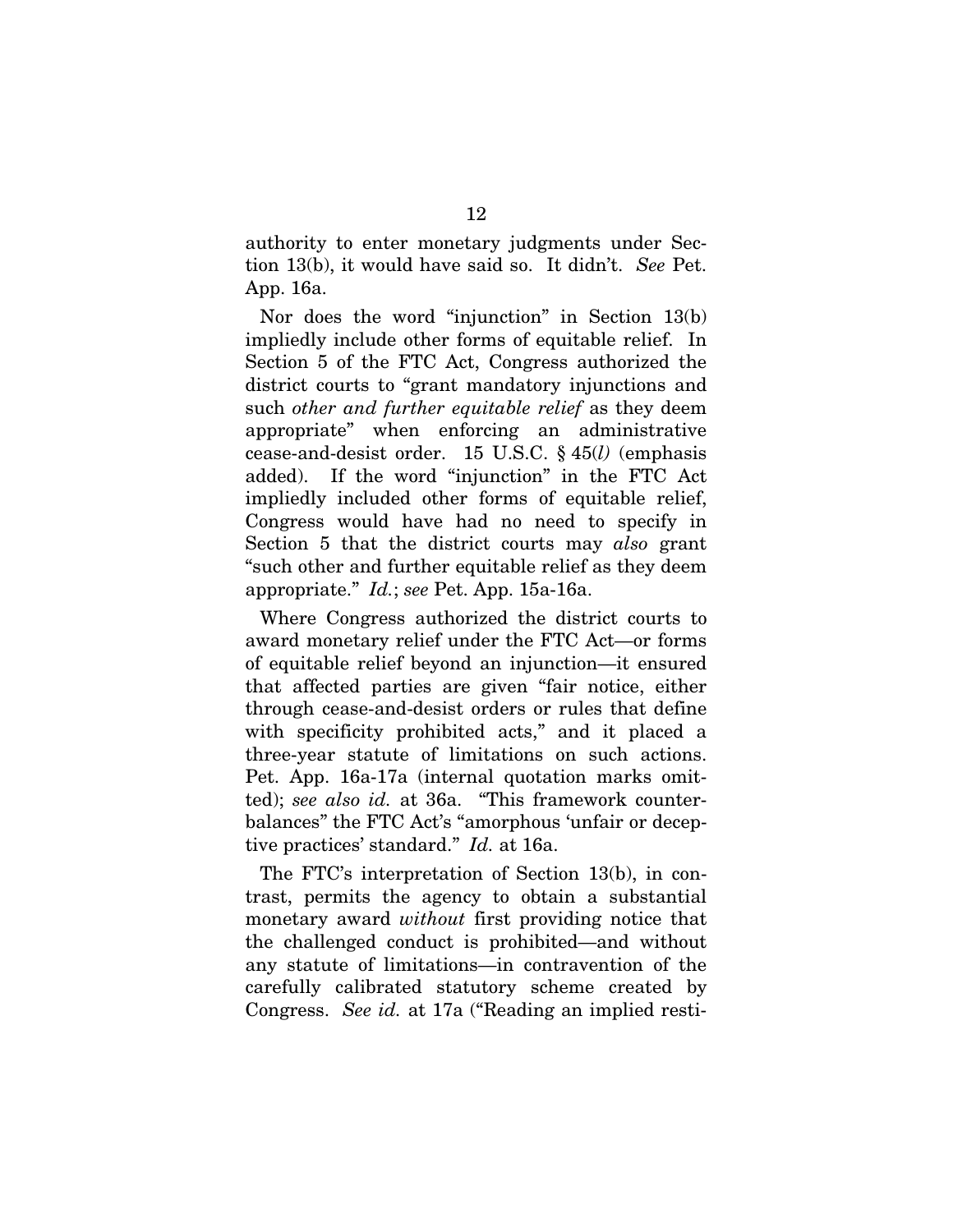tution remedy into section 13(b) makes these other provisions largely pointless."). The FTC frequently proceeds under Section 13(b) precisely because it has interpreted that provision to have a far broader scope than Congress intended, allowing the agency to bypass important procedural protections that Congress afforded defendants. *See* FTC Pet. 12-13 (complaining that its authority is more limited under Sections 5 and 19 of the FTC Act).<sup>6</sup>

The agency's reliance on *Porter* v. *Warner Holding Co.*, 328 U.S. 395 (1946), and *Mitchell* v. *Robert DeMario Jewelry, Inc.*, 361 U.S. 288 (1960), is misplaced. *See* FTC Pet. 4-5. As the Seventh Circuit explained, "[w]hatever strength *Porter* and *Mitchell* retain, *Meghrig* clarifies that they cannot be used" as "a license to categorically recognize all ancillary

<sup>6</sup> Section 19 of the FTC Act states that the "[r]emedies provided in this section are in addition to, and not in lieu of, any other remedy or right of action provided by State or Federal law." 15 U.S.C. § 57b(e). The FTC submits that this provision "explains away the tensions that its reading of section 13(b) otherwise creates." Pet. App. 18a. The Seventh Circuit correctly rejected that argument, concluding that the agency's "reading of section 13(b) effectively nullifies § 57b," and that Section 19 "preserves only those remedies that exist" but "does not inform the question whether section 13(b) contains an implied power to award restitution." *Id.* at 19a. The Seventh Circuit also correctly rejected the FTC's grab bag of additional arguments. *See, e.g.*, *id.* at 19a-20a (rejecting agency's congressional ratification argument); *id.* at 36a-38a (rejecting agency's claim that the courts' equitable powers "turn on the identity of the parties involved"). The FTC cites (at 15-16) *California* v. *American Stores Co.*, 495 U.S. 271 (1990), but that decision predated *Meghrig* and involved a different statutory scheme. *See id.* at 275.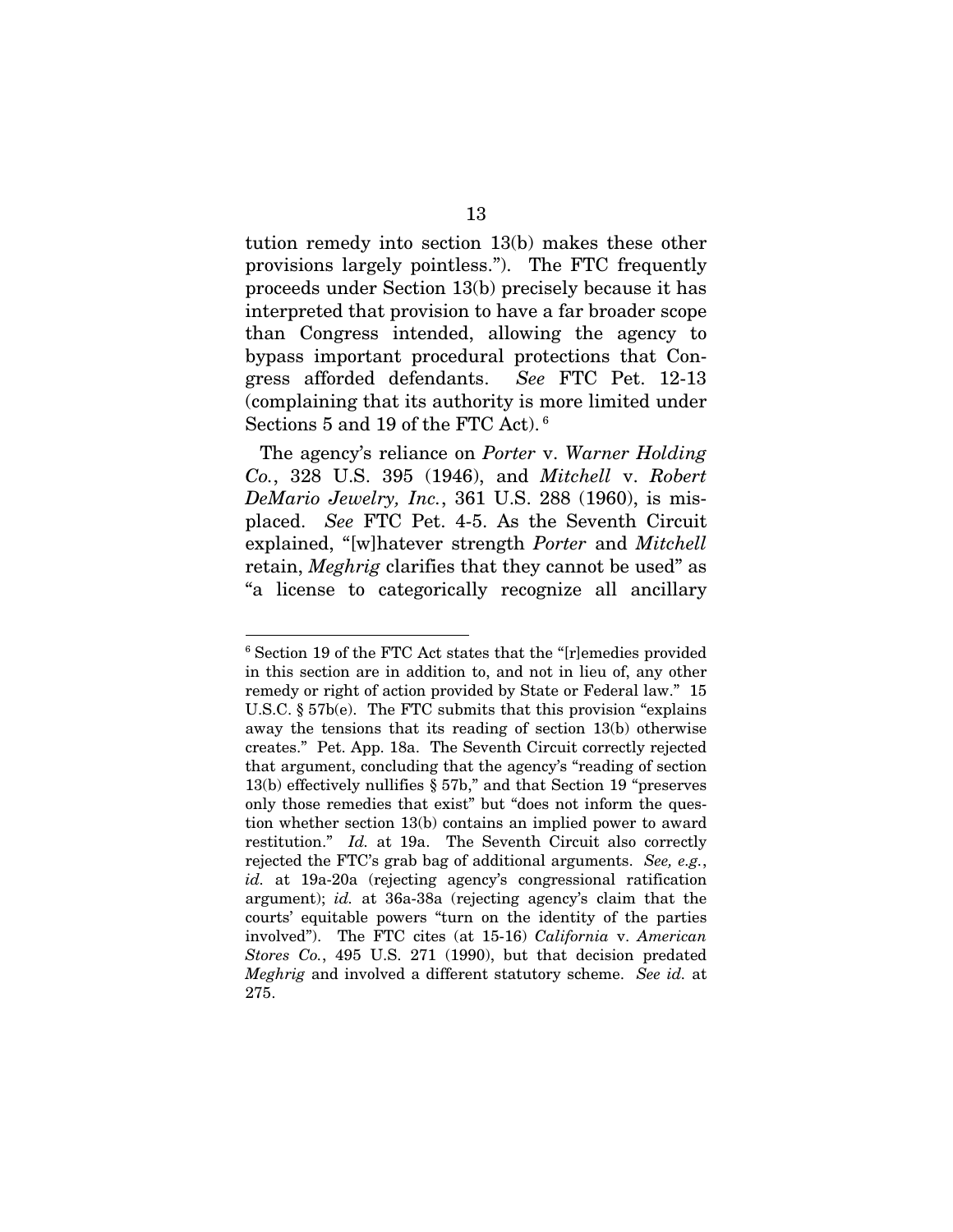forms of equitable relief without a close analysis of statutory text and structure." Pet. App. 33a. Here, that analysis demonstrates that Congress did *not* intend for the district courts to issue monetary judgments under Section 13(b). *See id.* at 33a-36a (holding that "[e]very one of *Meghrig's* reasons for refusing to find restitutionary authority \* \* \* applies with equal force to section 13(b).").

In short: The decision below is correct. It follows from the clear text and structure of the FTC Act, rather than an "implication" found nowhere in the Act. It applies basic principles of statutory interpretation, rather than departing from those principles. And it makes sense: If Congress had intended to grant the FTC authority under Section 13(b) to seek millions—and in some cases billions—of dollars, it would have said so. Instead, Congress granted the agency authority to seek monetary damages through other enforcement mechanisms, which the FTC declined to utilize in this case.

### B. Further Percolation Is Warranted.

The FTC is correct that the Seventh Circuit's ruling created a split with other circuits. But the divergence in authority is fresh, and other circuits are likely to change their position in light of the Seventh Circuit's persuasive analysis.

*Amy Travel* was the first court of appeals decision to hold that the FTC has authority under Section 13(b) to obtain a monetary judgment. *See* Pet. App. 25a-26a. The Seventh Circuit reasoned in *Amy Travel* that "because section 13(b) gives a court authority to grant a permanent injunction, the statute by implication gives authority to grant any ancillary relief necessary to accomplish complete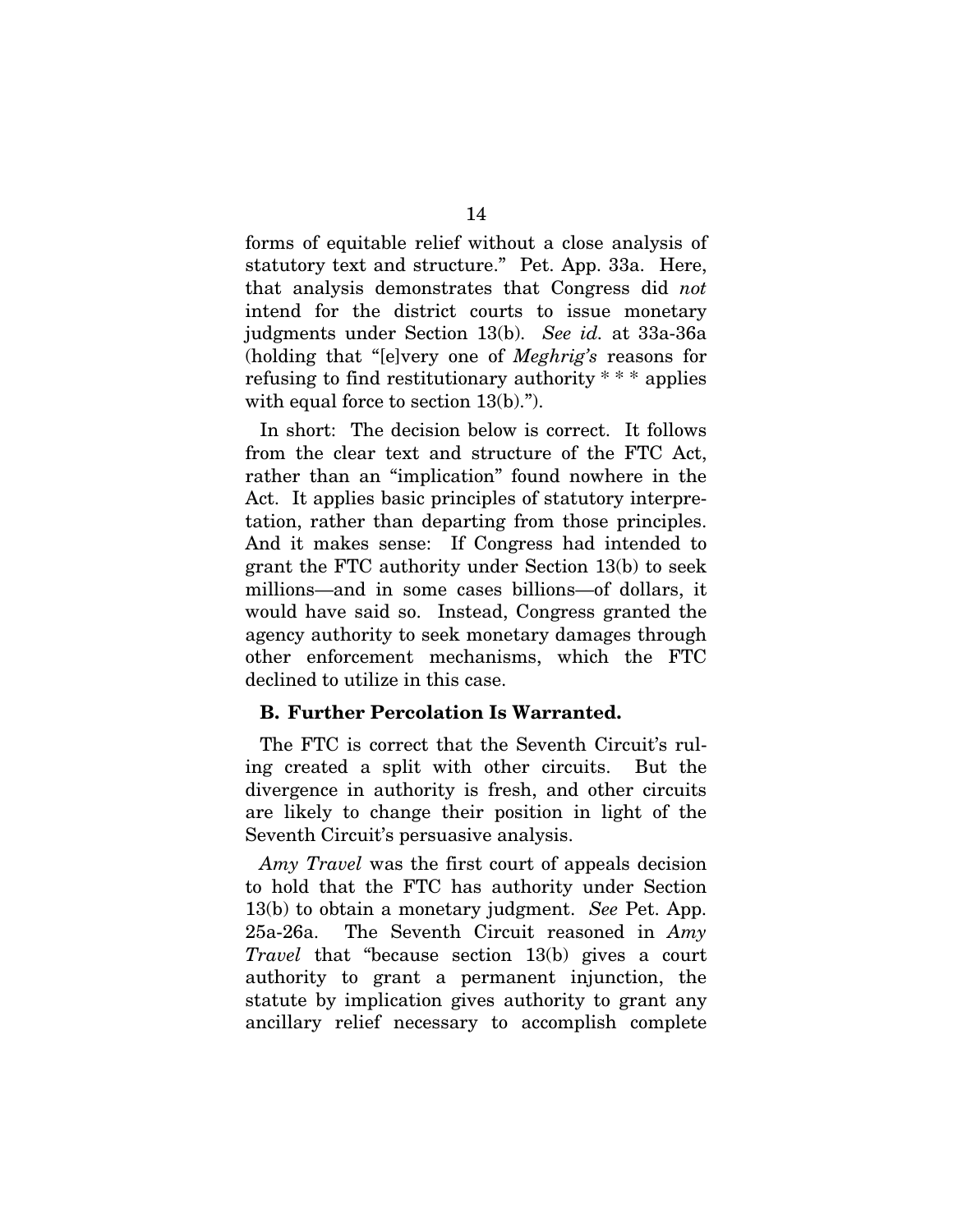justice." 875 F.2d at 571 (internal quotation marks omitted). This "complete justice" approach to statutory interpretation has since been rejected by this Court and many others, which now adhere to a "more limited understanding of judicially implied remedies," and are "especially reluctant to tamper with the enforcement scheme" designed by Congress "by extending remedies not specifically authorized by its text." Pet. App. 31a (quoting *Great-West Life & Annuity Ins. Co.* v. *Knudson*, 534 U.S. 204, 209 (2002)).

In the decision below, the Seventh Circuit overruled *Amy Travel*—and in doing so, undermined other circuit court decisions that cite *Amy Travel* as persuasive authority. *See, e.g.*, *FTC* v. *Bronson Partners, LLC*, 654 F.3d 359, 365 (2d Cir. 2011) (citing *Amy Travel*); *FTC* v. *Ross*, 743 F.3d 886, 891 (4th Cir. 2014) (citing *Amy Travel*); *FTC* v. *Pantron I Corp.*, 33 F.3d 1088, 1102 (9th Cir. 1994) (citing *Amy Travel*); *FTC* v. *Gem Merch. Corp.*, 87 F.3d 466, 469 (11th Cir. 1996) (citing *Amy Travel*); *FTC* v. *Freecom Commc'ns, Inc.*, 401 F.3d 1192, 1202 n.6 (10th Cir. 2005) (citing *Gem Merchandising*, which in turn cites *Amy Travel*). Each of those circuits may be willing to revisit its precedent now that *Amy Travel* is no longer good law. *See* Pet. App. 26a, 39a ("[M]ost circuits adopted their position by uncritically accepting [the Seventh Circuit's] holding in *Amy Travel*" without examining "whether reading a restitution remedy into section 13(b) comports with the [FTC Act's] text and structure.").

Panels in both the Fourth and Ninth Circuits, moreover, have questioned their precedent in this area. In *Ross*, the Fourth Circuit conceded that the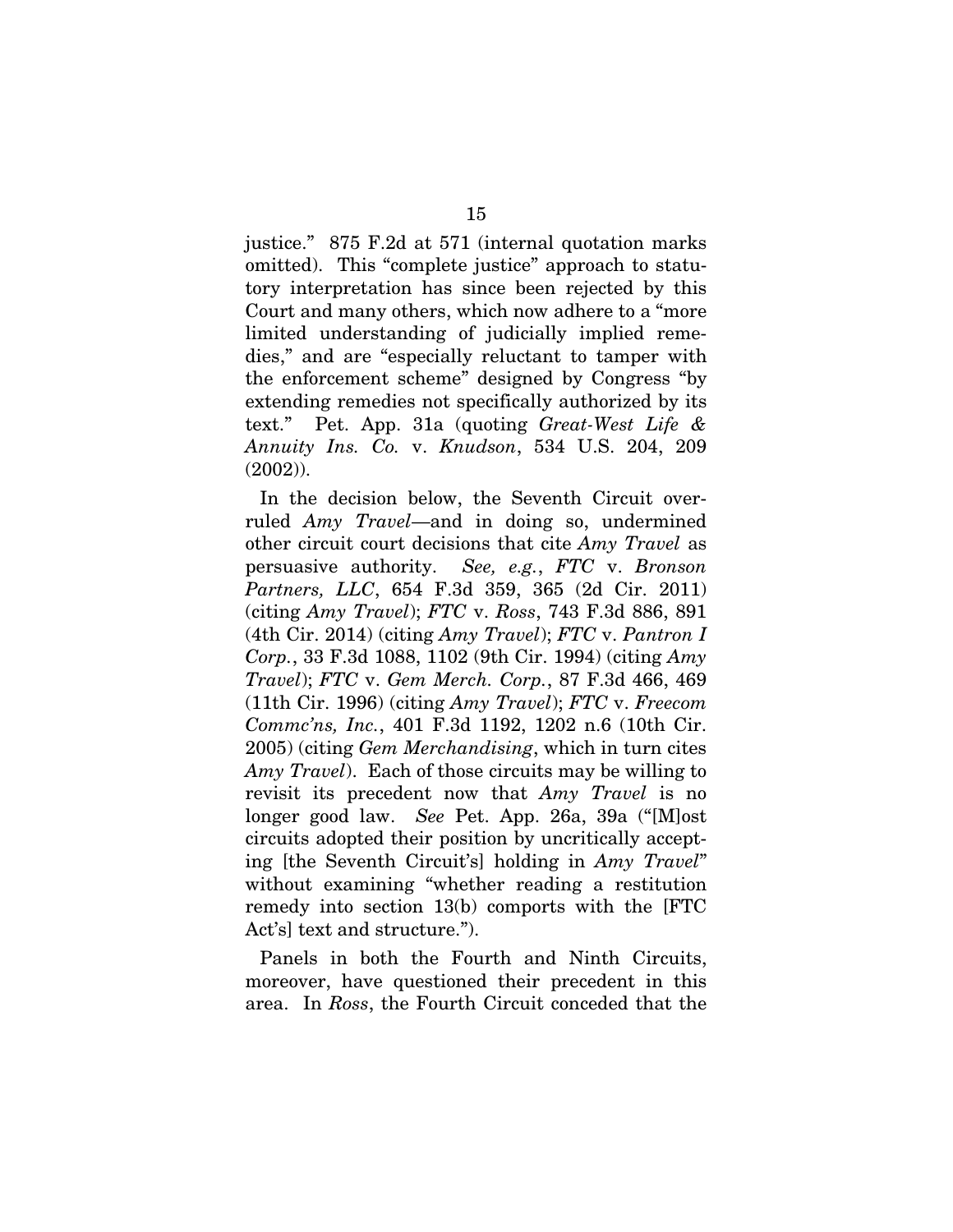defendant's "arguments about how the structure, history, and purpose of the [FTC] Act weigh against the conclusion that district courts have the authority to award consumer redress" are "not entirely unpersuasive." 743 F.3d at 891. The court declined to credit those arguments, however, in part because it would "create a circuit split." *Id.* at 892. In light of the split created by the Seventh Circuit's opinion in this case, the Fourth Circuit may choose to reexamine its precedent. Similarly, in *FTC* v. *AMG Capital Management, LLC*, 910 F.3d 417 (9th Cir. 2018), *petition for cert. filed*, No. 19-508 (U.S. Oct. 18, 2019), two of the three judges in the *majority* explicitly stated that they disagreed with Ninth Circuit precedent permitting district courts to award monetary judgments under Section 13(b). *See id.* at 429 (O'Scannlain, J., joined by Bea, J., specially concurring). The Ninth Circuit's decision in *AMG*  predated the Seventh Circuit's decision below; the Ninth Circuit may now be willing to reconsider its precedent en banc.

Given the Seventh Circuit's persuasive opinion and the shaky foundation underlying other circuits' precedent—further percolation is warranted. The Court should deny the petition.

### II. THE COURT SHOULD DENY THE PETITION, RATHER THAN HOLDING OR REMANDING IN LIGHT OF *LIU*.

In March of this year, the Court heard argument in *Liu* v. *SEC*, No. 18-1501. At issue in *Liu* is whether the phrase "any equitable relief that may be appropriate or necessary" in Section  $21(d)(5)$  of the Exchange Act authorizes district courts to grant "disgorgement." Resp. Br. 5, *Liu*, No. 18-1501 (U.S.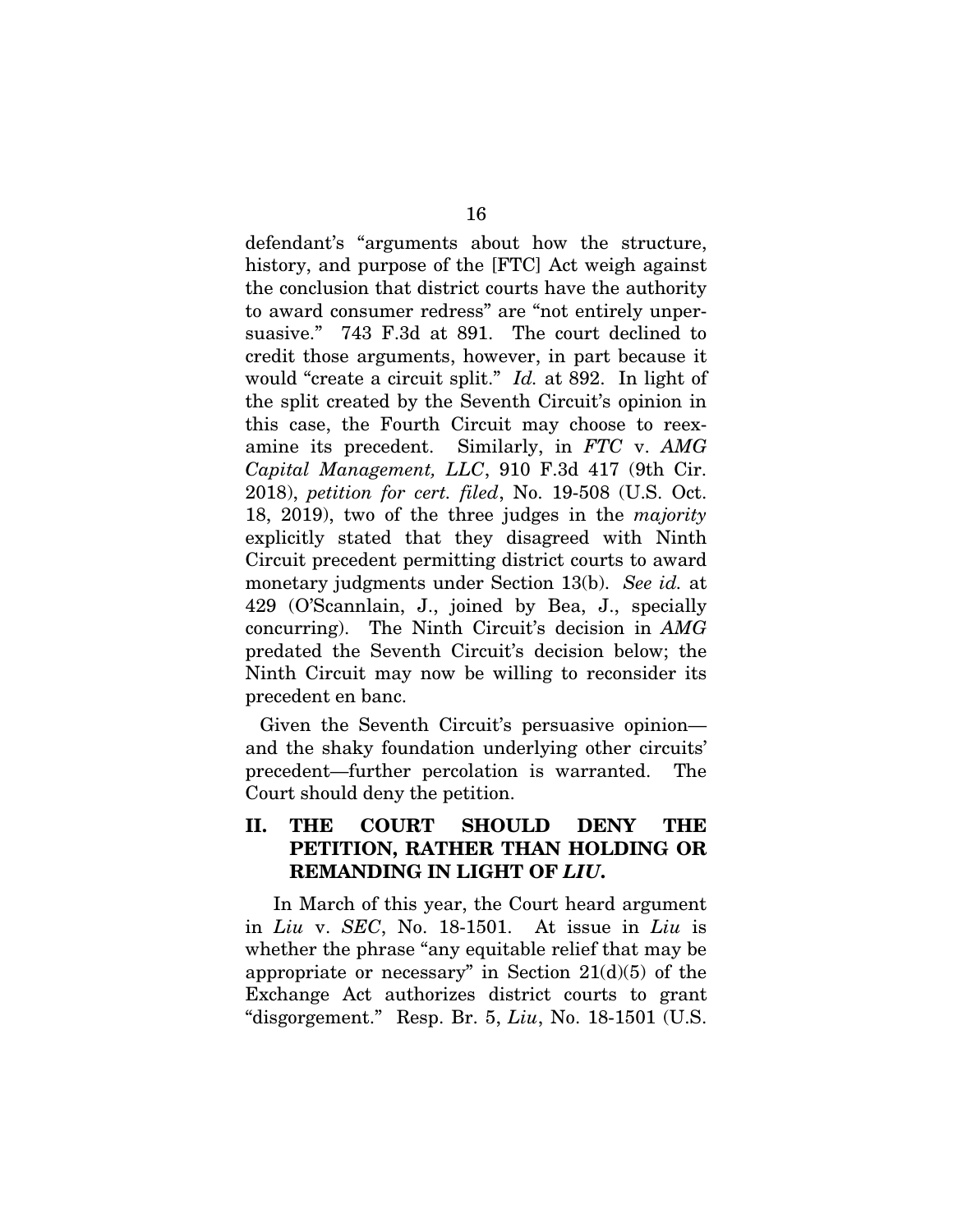Jan. 15, 2019) (internal quotation marks omitted). At issue in this case, in contrast, is whether the phrase "permanent injunction" in Section 13(b) of a different act altogether, the FTC Act, authorizes the district courts to enter a monetary judgment. Those questions are distinct, and the Court's decision in *Liu* is unlikely to affect the outcome in this case.

If the Court holds in *Liu* that the phrase "any equitable relief" includes some forms of monetary relief, it will not answer the question presented here. The Seventh Circuit concluded that Section 13(b) "does not authorize monetary relief" *at all*, regardless of whether it is considered "legal" or "equitable." Pet. App. 40a & n.4. The court below thus had "no need to consider" whether the monetary award sought by the FTC was a form of legal or equitable relief. *Id.*; *see also id.* at 27a n.3 (describing that issue as a "wholly different," "second-order question"). The Court's disposition of *Liu* will not affect the Seventh Circuit's ruling below; there is accordingly no need to hold the FTC's petition for *Liu* or to remand this case to the Seventh Circuit following the Court's decision in *Liu*.

If this Court concludes in *Liu* that the phrase "any equitable relief" does *not* include monetary relief, moreover, it would merely serve as an alternative basis for upholding the decision below. There would be no need to return this case to the Seventh Circuit; the Court should instead simply deny the petition, which reached the correct result under a different legal analysis.

The Solicitor General's recommendation to hold two petitions out of the Ninth Circuit for *Liu* does not warrant a different approach. *See* U.S. Br., *AMG*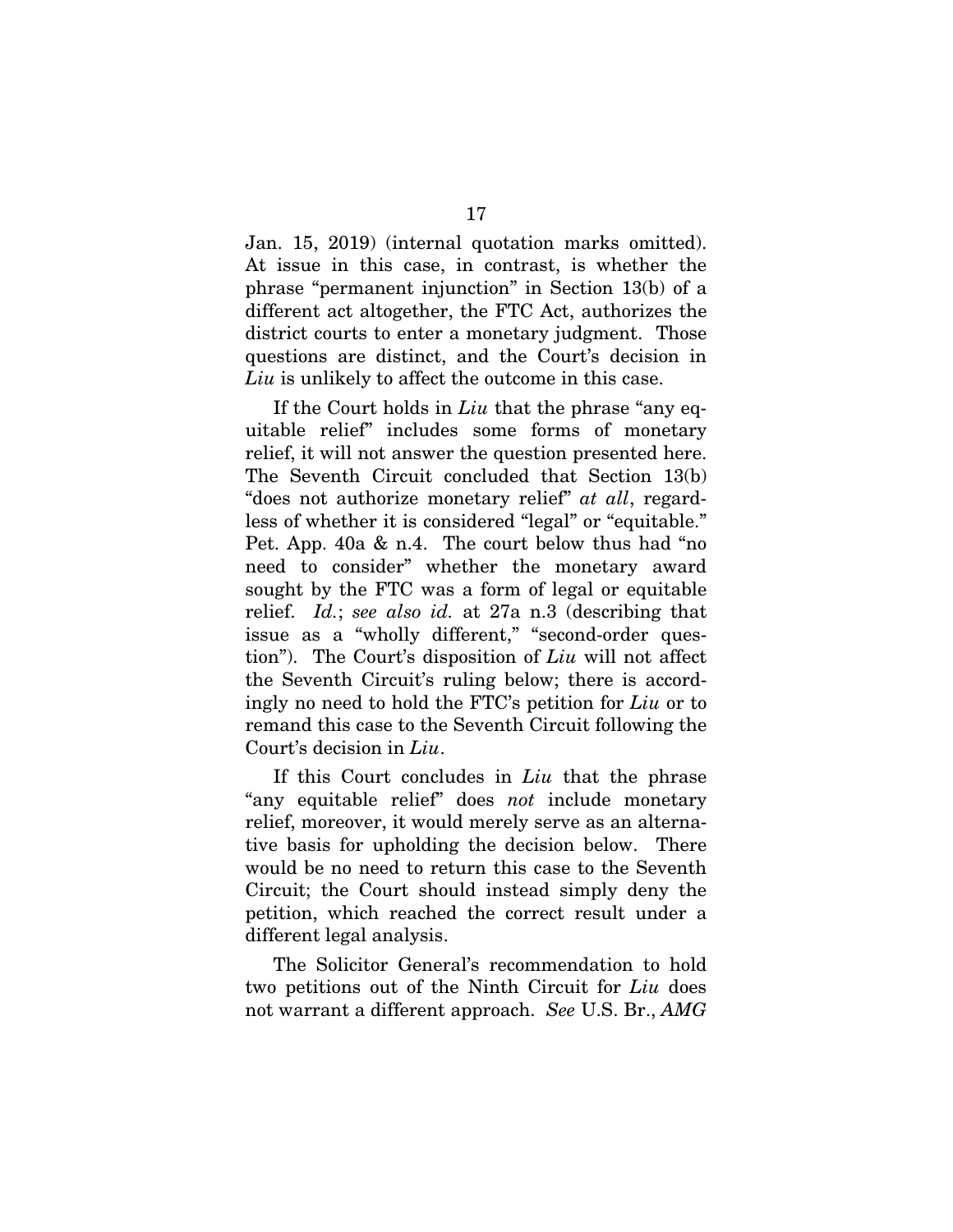*Capital Mgmt., LLC* v. *FTC*, No. 19-508 (U.S. Dec. 13, 2019); U.S. Opp. Br., *Publishers Bus. Servs., Inc.* v. *FTC*, No. 19-507 (U.S. Dec. 13, 2019). In *AMG*, the petitioner argued that the FTC "improperly use[d] Section 13(b) to pursue penal monetary relief under the guise of equitable authority." 910 F.3d at 426 (internal quotation marks omitted). The Ninth Circuit rejected that argument as "foreclosed" by circuit precedent, which holds that Section 13(b) empowers the district courts to grant any form of ancillary relief. *Id.* In *Publishers Business Services*, the Ninth Circuit similarly held that Section 13(b) "grants district courts the power to impose equitable remedies, including restitution and disgorgement of unjust gains." *FTC* v. *Dantuma*, 748 F. App'x 735, 737 (9th Cir. 2018). This Court's resolution of *Liu* could cast doubt on the Ninth Circuit's position in *AMG* and *Publishers Business Services*. But it will not affect the Seventh Circuit's decision here, which explicitly declined to address whether the monetary award at issue was equitable or legal (and whether the statutory scheme permits "disgorgement").

Respondents agree with the FTC that this Court should not hold the petition for *Liu*, *see* FTC Pet. 22- 23, and would further urge the Court to simply deny the petition rather than remanding for further consideration in light of *Liu*, which will not affect the outcome here.

### III. IF THE COURT IS INTERESTED IN GRANTING THE QUESTION PRESENTED, THIS CASE PRESENTS A BETTER VEHICLE THAN *AMG*.

Further percolation is warranted on the question presented. *See supra* pp. 14-16. If the Court decides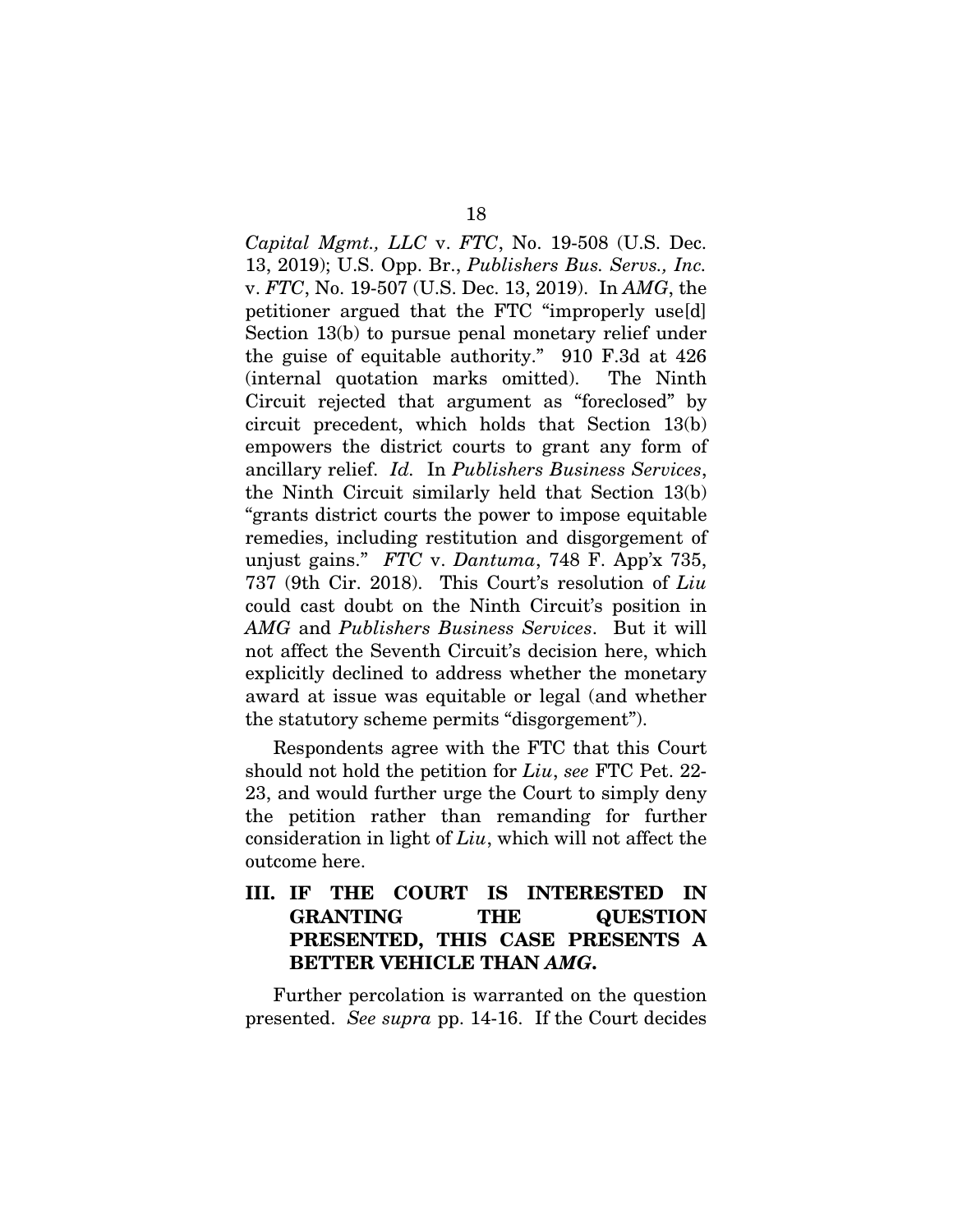to address that question now, however, it should grant certiorari in this case rather than *Publishers Business Services, Inc.* v. *FTC*, No. 19-507, or *AMG Capital Management, LLC* v. *FTC*, No. 19-508. Petitioners did not properly preserve the issue in *Publishers Business Services*, *see* U.S. Opp. Br. 7, No. 19-507, and this case presents a superior vehicle over *AMG*, for four reasons.

*First*, the Court has the benefit in this case of the Seventh Circuit's considered views on the issues at stake, in addition to a lengthy dissent from the denial of rehearing en banc. The unanimous panel opinion carefully explains why its reasoning accords with the statutory text and better adheres to this Court's precepts of statutory construction. *See* Pet. App. 1a-40a. Chief Judge Wood's opinion dissenting from the denial of rehearing en banc ventilates the opposing position. *Id.* at 41a-63a. All of this stands in contrast to *AMG*, where the panel viewed the question presented as controlled by circuit precedent, which two members of the panel questioned but faithfully applied. Pet. App. 16a-17a, *AMG*, No. 19- 508.

*Second*, as discussed above, this Court's disposition of *Liu* could call into question the Ninth Circuit's decision in *AMG*. *See supra* pp. 17-18. There is no such vehicle problem here, where the Seventh Circuit held that Section 13(b) did not authorize the monetary judgment in this case—regardless of whether that judgment is considered "equitable" or "legal." *See* Pet. App. 40a n.4.

*Third*, the facts in *AMG* are outside the mainstream of FTC cases, as the petitioners in *AMG* acknowledge. *See* Pet. 11, *AMG*, No. 19-508 (describ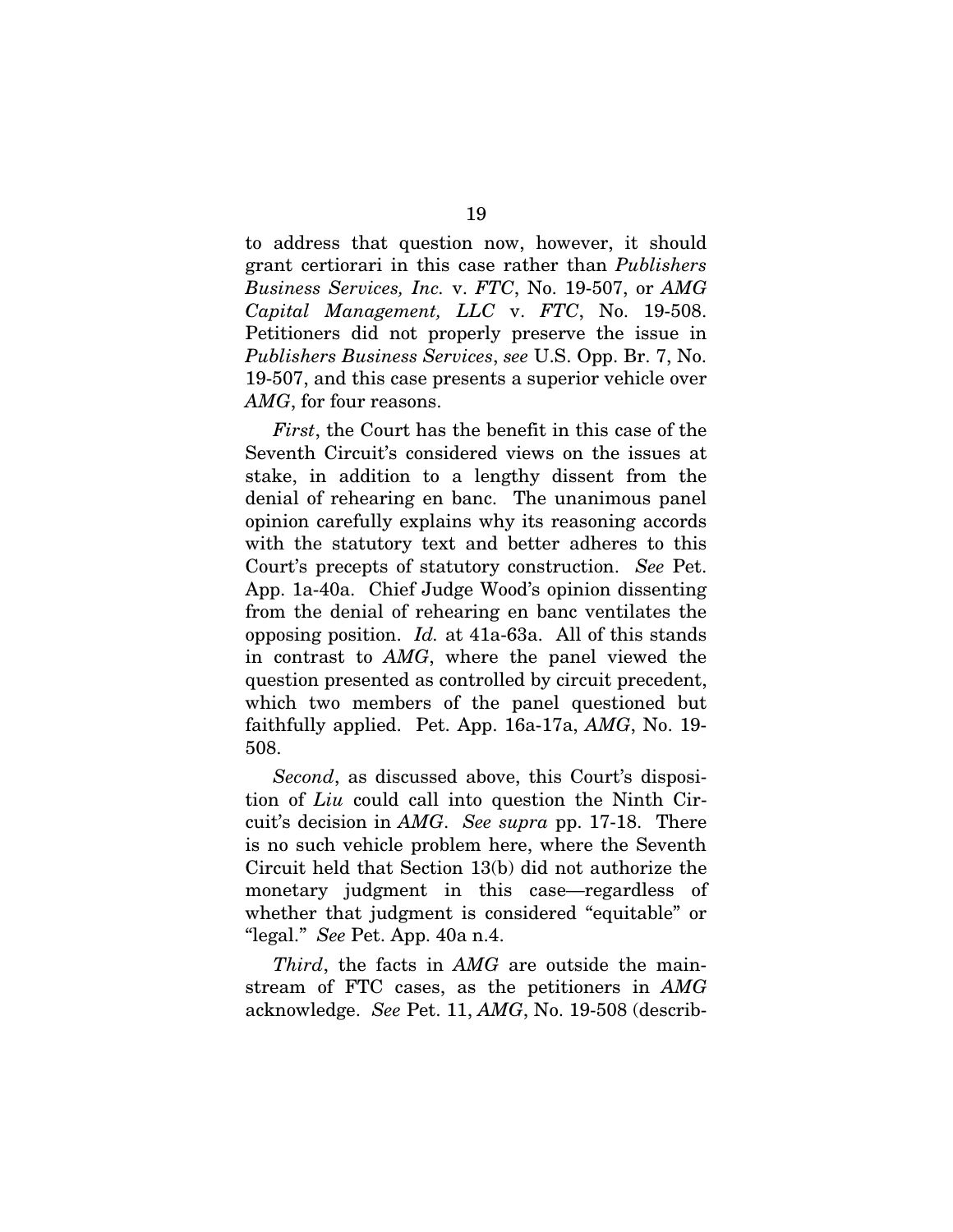ing monetary award as "unprecedented"). The conduct at issue in *AMG* persisted with the FTC's knowledge for nearly a decade, *see id.* at 7, and the FTC ultimately sought—and obtained—a monetary award of over a billion dollars, *id.* at 8. The facts of this case are more like the mine-run FTC case, making it a better vehicle for addressing the question presented.

*Fourth*, unlike in *AMG*, the FTC has chosen to exercise its independent litigating authority in this case and is a full party. *See* FTC Pet. 1 n.1. The Court would benefit from the agency's familiarity with the statute it administers. The Solicitor General could, of course, participate as amicus, as it has in other cases where an agency files a separate brief. *See, e.g.*, U.S. Amicus Br., *NLRB* v. *Murphy Oil USA, Inc.*, No. 16-307 (U.S. June 16, 2017).

Respondents urge the Court to deny certiorari. Congress provided the FTC with express statutory procedures to obtain monetary judgments and equitable relief to protect consumers—procedures that remain fully open to the agency following the Seventh Circuit's decision. But if the Court decides that now is the appropriate time to resolve the circuit split created by the decision below, Respondents submit that this case is a better vehicle than other pending petitions raising the question presented.